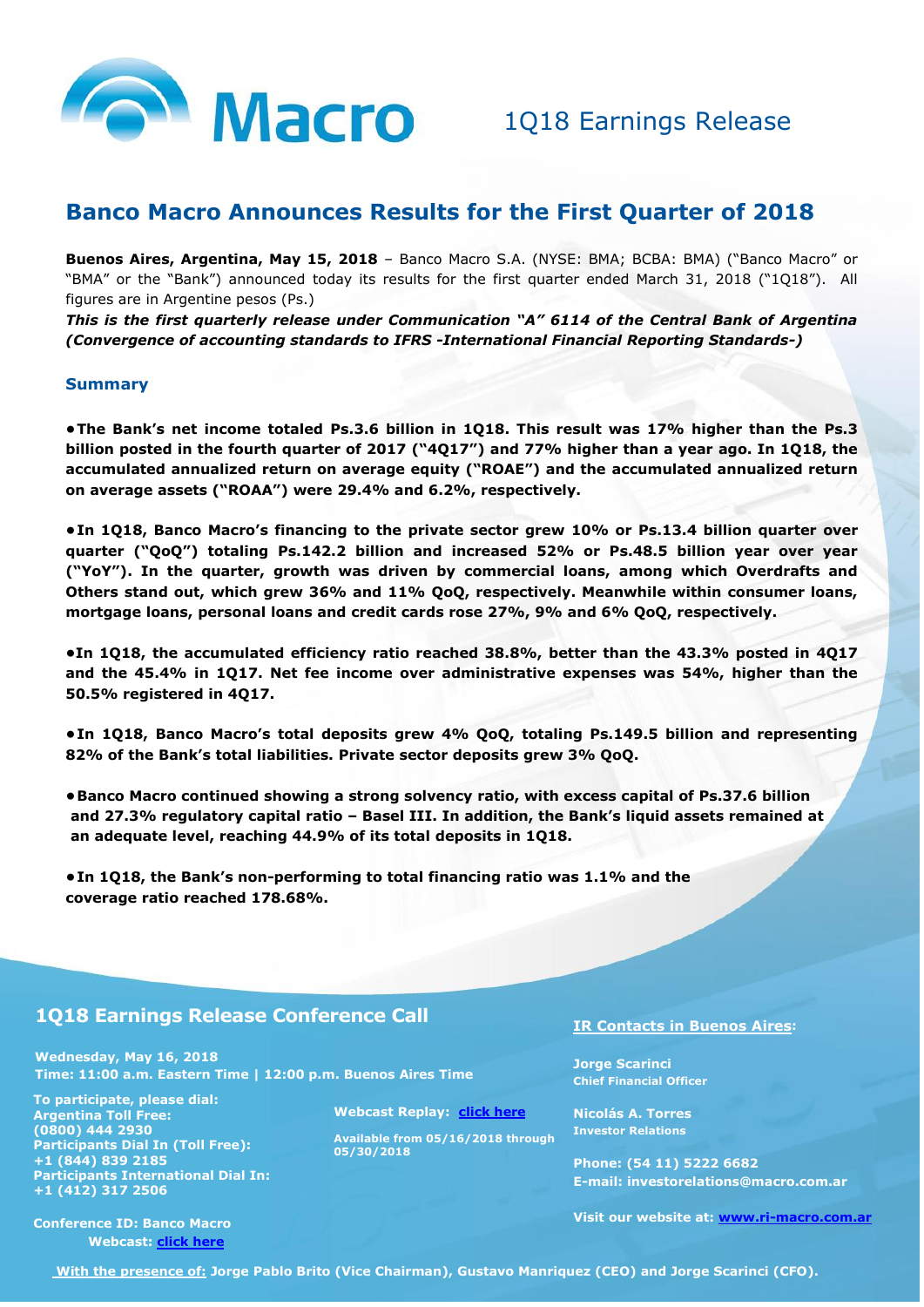

### Disclaimer

This press release includes forward-looking statements. We have based these forward-looking statements largely on our current beliefs, expectations and projections about future events and financial trends affecting our business. Many important factors could cause our actual results to differ substantially from those anticipated in our forward-looking statements, including, among other things: inflation; changes in interest rates and the cost of deposits; government regulation; adverse legal or regulatory disputes or proceedings; credit and other risks of lending, such as increases in defaults by borrowers; fluctuations and declines in the value of Argentine public debt; competition in banking and financial services; deterioration in regional and national business and economic conditions in Argentina; and fluctuations in the exchange rate of the peso.

The words "believe," "may," "will," "aim," "estimate," "continue," "anticipate," "intend," "expect" and similar words are intended to identify forward-looking statements. Forward-looking statements include information concerning our possible or assumed future results of operations, business strategies, financing plans, competitive position, industry environment, potential growth opportunities, the effects of future regulation and the effects of competition. Forward-looking statements speak only as of the date they were made, and we undertake no obligation to update publicly or to revise any forward-looking statements after we distribute this press release because of new information, future events or other factors. In light of the risks and uncertainties described above, the forward-looking events and circumstances discussed in this press release might not occur and are not guarantees of future performance.

This report is a summary analysis of Banco Macro's financial condition and results of operations as of and for the period indicated. For a correct interpretation, this report must be read in conjunction with all other material periodically filed with the Comisión Nacional de Valores (www.cnv.gob.ar), the Securities and Exchange Commission (www.sec.gov), the Bolsa de Comercio de Buenos Aires (www.bolsar.com) and the New York Stock Exchange (www.nyse.com). In addition, the Central Bank (www.bcra.gov.ar) may publish information related to Banco Macro as of a date subsequent to the last date for which the Bank has published information.

Readers of this report must note that this is a translation made from an original version written and expressed in Spanish. Consequently, any matters of interpretation should be referred to the original version in Spanish.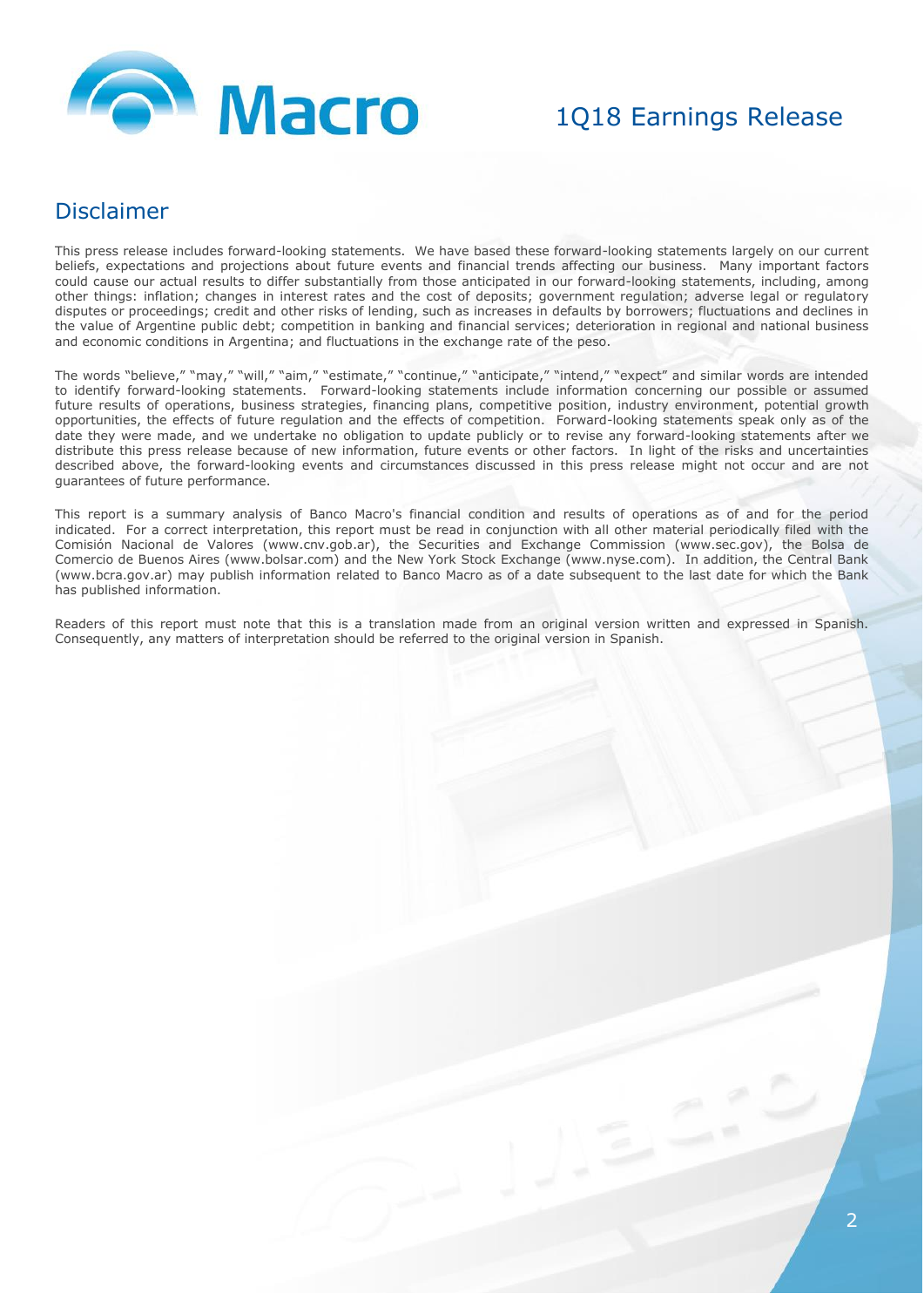

*Financial Statements as of March 31st 2018 are the first ones to be reported under Communication "A" 6114 of the Central Bank of Argentina (Convergence of accounting standards to IFRS -International Financial Reporting Standards-). Financial data set forth in the tables and charts below is shown under the previous scheme used until December 31st, 2017; therefore it may differ from financial statements shown under convergence of accounting standards to IFRS. During 2Q18 the Bank will adequate all tables and charts in order to reflect financial statements under convergence to IFRS.* 

## **Results**

Earnings per outstanding share were Ps.5.32 in 1Q18, 17% higher than in 4Q17 and 54% higher than 1Q17.

| <b>EARNINGS PER SHARE</b>                      |         | <b>MACRO Consolidated</b> | Variation |            |            |
|------------------------------------------------|---------|---------------------------|-----------|------------|------------|
| In MILLION \$                                  | 1017    | 4017                      | 1018      | <b>OoO</b> | YoY        |
| Net income $(M $)$                             | 2,015.5 | 3,049.0                   | 3,564.5   | 17%        | 77%        |
| Average $#$ of shares outstanding $(M)$        | 584.5   | 669.7                     | 669.7     | $0\%$      | 15%        |
| Book value per avg. Outstanding share (\$)     | 46.5    | 69.8                      | 75.1      | 8%         | 62%        |
| Shares Outstanding (M)                         | 584.5   | 669.7                     | 669.7     | $0\%$      | 15%        |
| Earnings per avg. outstanding share (\$)       | 3.45    | 4.55                      | 5.32      | 17%        | <b>54%</b> |
| Book value per avg. issued ADS (USD)           | 26.55   | 34.31                     | 37.29     | 9%         | 40%        |
| <b>Earnings per avg. outstanding ADS (USD)</b> | 1.96    | 2.40                      | 2.64      | 10%        | 35%        |

Banco Macro's 1Q18 net income of Ps.3.6 billion was 17% or Ps.516 million higher than the previous quarter and 76% or Ps.1.5 billion higher YoY. This result represented an accumulated ROAE and ROAA of 29.4% and 6.2% respectively.

The operating result for 1Q18 was Ps.5.1 billion, increasing 11% or Ps.509 million QoQ and 65% or Ps.2 billion higher than the result posted in 1Q17.

It is important to emphasize that this result was obtained with a leverage of 4.6x assets to equity ratio.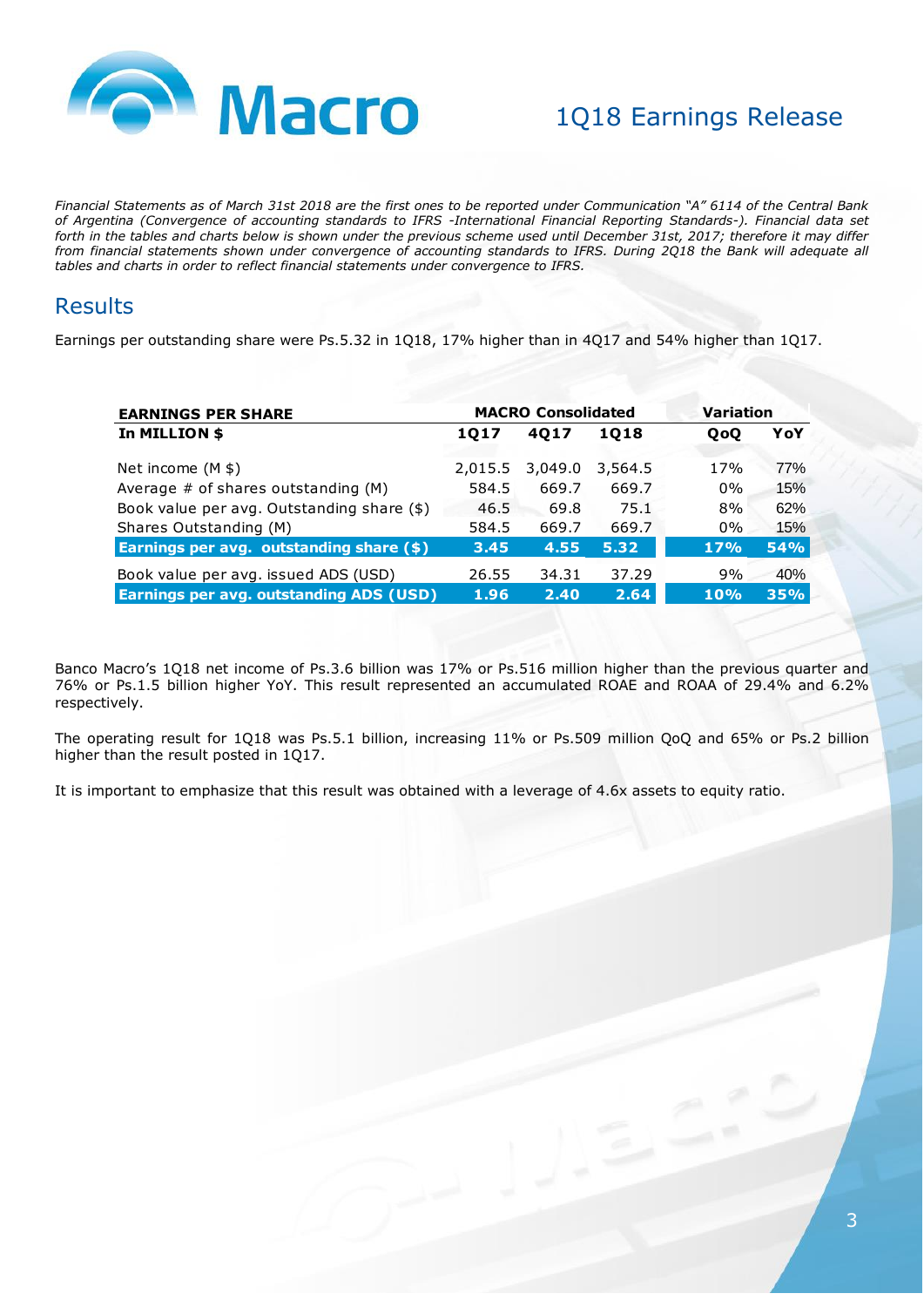

| <b>INCOME STATEMENT</b>               |            | <b>MACRO Consolidated</b> | Variation  |            |            |
|---------------------------------------|------------|---------------------------|------------|------------|------------|
| In MILLION \$                         | 1017       | 4017                      | 1018       | <b>OoO</b> | YoY        |
| Net financial income                  | 4.691,8    | 6.859,3                   | 7.304,5    | 6%         | 56%        |
| Provision for loan losses             | -363,0     | -422,3                    | -566,8     | 34%        | 56%        |
| Net fee income                        | 1.615,1    | 1.888,7                   | 1.936,5    | 3%         | 20%        |
|                                       | 5.943,9    | 8.325,6                   | 8.674,2    | 4%         | <b>46%</b> |
| Administrative expenses               | $-2.861,2$ | $-3.741,3$                | $-3.581,2$ | $-4\%$     | 25%        |
| <b>Operating result</b>               | 3.082,7    | 4.584,3                   | 5.093,0    | 11%        | 65%        |
| Minority interest in subsidiaries     | 0,0        | $-28,6$                   | 0,0        | -100%      | $0\%$      |
| Net other income                      | 36,1       | -347,7                    | 96,4       | $-128%$    | 167%       |
| Net income before income tax          | 3.118,8    | 4.208,0                   | 5.189,4    | 23%        | 66%        |
| Income tax                            |            | $-1.096, 2 -1.159, 0$     | $-1.624,9$ | 40%        | 48%        |
| <b>NET INCOME</b>                     | 2.022,6    | 3.049,0                   | 3.564, 5   | 17%        | <b>76%</b> |
| <b>OTHER COMPREHENSIVE NET INCOME</b> | $-25,5$    | 130,0                     | 8,5        | $-93%$     | 0%         |
|                                       |            |                           |            |            |            |
| <b>TOTAL COMPREHENSIVE NET INCOME</b> | 1.997,1    | 3.179,0                   | 3.573,0    | 12%        | 79%        |

The Bank's 1Q18 financial income totaled Ps.11.8 billion, 8% or Ps.905 million higher than in 4Q17 and 54% higher (Ps.4.1 billion) YoY.

Interest on loans represented 75% of total financial income in 1Q18. Interest on loans was 10% or Ps.787 million higher than in 4Q17. On an annual basis, interest on loans grew 45% or Ps.2.7 billion. These increases in interest on loans are in line with the loan portfolio growth.

In 1Q18, net income from government and private securities decreased 1% or Ps.16 million QoQ and was 160% or Ps.1.4 billion higher compared to 1Q17, mainly due to higher LEBACs income.

In the quarter, an increase of 160% or Ps.195 million in income from CER/UVA/UVI Adjustment was observed (mainly related to UVA mortgages). On an annual basis, income from CER/UVA/UVI Adjustment increased Ps.289 million.

Income from differences in quoted prices of gold and foreign currency decreased 52% or Ps.165 million QoQ mainly due to lower income from the short position in foreign currency. On an annual basis a Ps.17% decrease was experienced.

Also in the quarter, other financial income was 107% or Ps.107 million higher compared to 4Q17. On an annual basis, other financial income was 56% or Ps.264 million lower.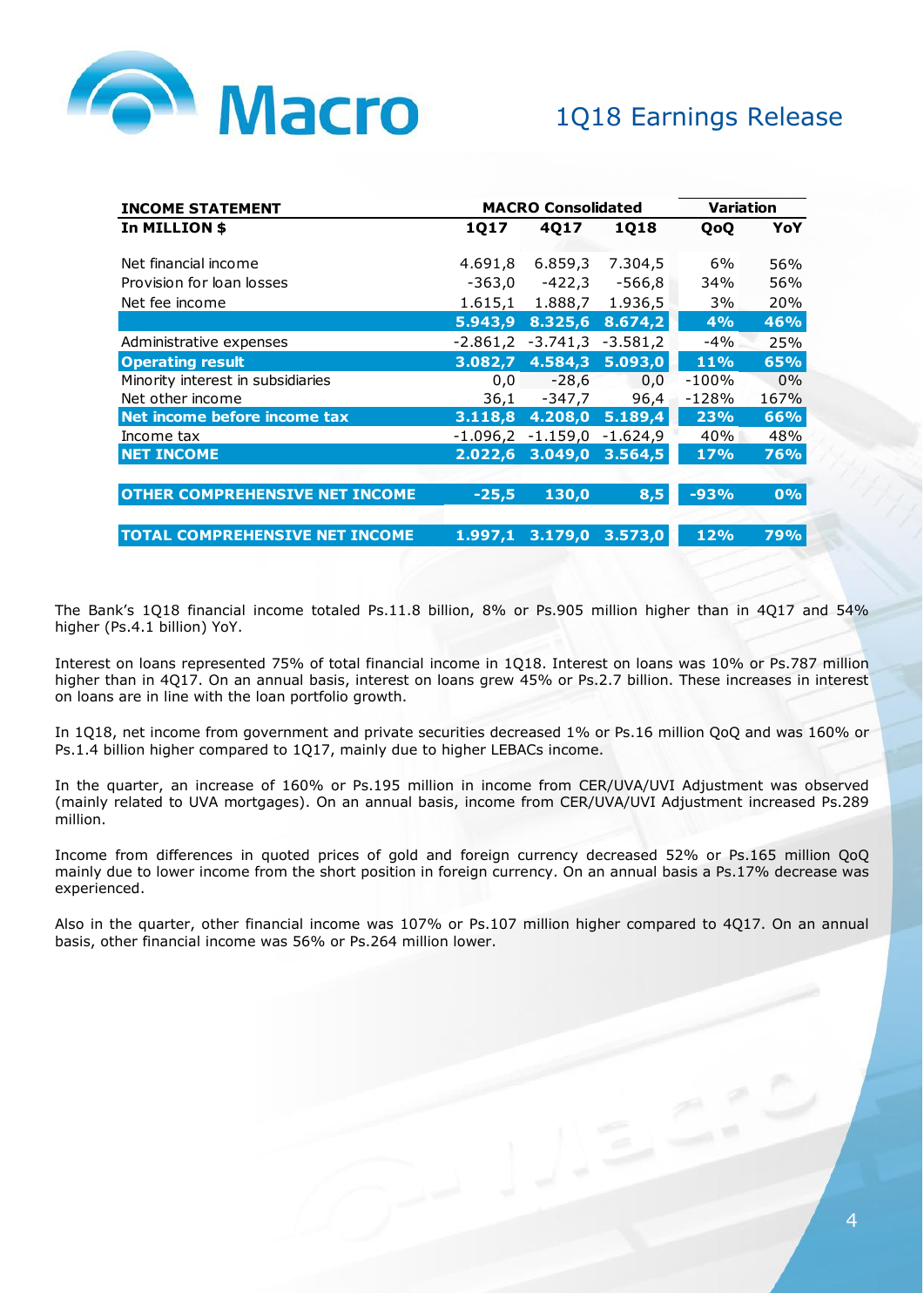

| <b>FINANCIAL INCOME</b>                                  | <b>MACRO Consolidated</b> | Variation |             |         |         |
|----------------------------------------------------------|---------------------------|-----------|-------------|---------|---------|
| In MILLION \$                                            | <b>1Q17</b>               | 4Q17      | <b>1Q18</b> | QoQ     | YoY     |
| Interest on cash and due from banks                      | 0,1                       | 6,7       | 3,0         | -55%    | 275%    |
| Interest on loans to the financial sector                | 101,2                     | 177,5     | 166,9       | $-6%$   | 65%     |
| Interest on overdrafts                                   | 651,7                     | 752,7     | 780,6       | 4%      | 20%     |
| Interest on documents                                    | 374,7                     | 492,2     | 657,3       | 34%     | 76%     |
| Interest on mortgages loans                              | 179,3                     | 216,1     | 261,0       | 21%     | 46%     |
| Interest on pledges loans                                | 107,2                     | 140,0     | 148,8       | 6%      | 52%     |
| Interest on credit cards loans                           | 1.071,8                   | 1.212,3   | 1.356,2     | 12%     | 27%     |
| Interest on financial leases                             | 20,1                      | 32,3      | 32,8        | 2%      | 63%     |
| Interest on other loans                                  | 3.578,3                   | 4.986,0   | 5.392,8     | 6%      | 87%     |
| Net Income from government & private securities          | 880,9                     | 2.301,8   | 2.286,2     | $-1\%$  | 162%    |
| Interest on other receivables from financial interm.     | 1,6                       | 1,1       | 2,7         | 145%    | 200%    |
| Income from Guaranteed Loans - Decree 1387/01            | 5,2                       | 2,1       | 0,0         | $-100%$ | $-100%$ |
| CER adjustment                                           | 28,6                      | 122,3     | 317,6       | 160%    | 1011%   |
| CVS adjustment                                           | 0,1                       | 0,2       | 0,2         | 0%      | 100%    |
| Difference in quoted prices of gold and foreign currency | 182,1                     | 315,6     | 150,6       | -52%    | $-6%$   |
| Other                                                    | 471,5                     | 100,1     | 207,2       | 107%    | $-56%$  |
| <b>Total financial income</b>                            | 7.654,4                   | 10.859,0  | 11.763.9    | 8%      | 55%     |
| <b>Income from Interest on loans</b>                     | 6.033,7                   | 8.009,0   | 8.796,3     | 10%     | 46%     |

The Bank's 1Q18 financial expense totaled Ps.4.5 billion, increasing 11% (Ps.460 million) compared to the previous quarter and 51% (Ps.1.5 billion) compared to 1Q17.

In 1Q18, interest on deposits represented 66% of the Bank's total financial expense, increasing 12% or Ps.313 million QoQ. This increase was mainly driven by the increase in the average interest rate on time deposits. On a yearly basis, interest on deposits increased 39% or Ps.839 million.

Other financial expense increased 12% or Ps.113 million QoQ and increased 70% or Ps.424 million YoY.

| <b>FINANCIAL EXPENSE</b>                              | <b>MACRO Consolidated</b> |         |         | Variation  |            |
|-------------------------------------------------------|---------------------------|---------|---------|------------|------------|
| In MILLION \$                                         | <b>1Q17</b>               | 4Q17    | 1018    | <b>QoO</b> | YoY        |
| Interest on checking accounts                         | 0,0                       | 0,0     | 0,0     | $0\%$      | $0\%$      |
| Interest on saving accounts                           | 24,0                      | 29,4    | 16,7    | -43%       | $-30%$     |
| Interest on time deposits                             | 2.101,0                   | 2.621,7 | 2.946,9 | 12%        | 40%        |
| Interest on interfinancing received loans             | 1,4                       | 4,6     | 3,4     | $-26%$     | 143%       |
| Interest on other financing from the finan. institu.  | 0,0                       | 4,3     | 0,5     | $-88%$     | $0\%$      |
| Interest on subordinated bonds                        | 111,3                     | 126,8   | 139,1   | 10%        | 25%        |
| Other Interest                                        | 0,7                       | 0,9     | 0,9     | $0\%$      | 29%        |
| Results from government & privates securities         | $-2,9$                    | 0,0     | 0,0     | $0\%$      | $-100%$    |
| Interest on other liabilities from fin intermediation | 16,2                      | 222,4   | 212,1   | $-5%$      | 1209%      |
| CER / UVA adjustment                                  | 2,8                       | 12,5    | 45,2    | 262%       | 1514%      |
| Contribution to Deposit Guarantee Fund                | 101,9                     | 59,4    | 64,0    | 8%         | $-37%$     |
| Other                                                 | 606,2                     | 917,8   | 1.030,6 | 12%        | 70%        |
| <b>Total financial expense</b>                        | 2.962,6                   | 3.999,7 | 4.459,4 | <b>11%</b> | <b>50%</b> |
| <b>Financial Expenses from interest on deposits</b>   | 2.238.3                   | 2.787.6 | 3.107.5 | <b>11%</b> | 39%        |

As of 1Q18, the Bank's accumulated net interest margin was 18.7%, higher than the 17.7% posted in 4Q17 and then the 18.3% posted in 1Q17. Had income from government and private securities been excluded, the Bank's accumulated net interest margin would have been 16.6% in 1Q18, higher than the 16.1% posted in 4Q17 but lower than the 17.5% posted in 1Q17.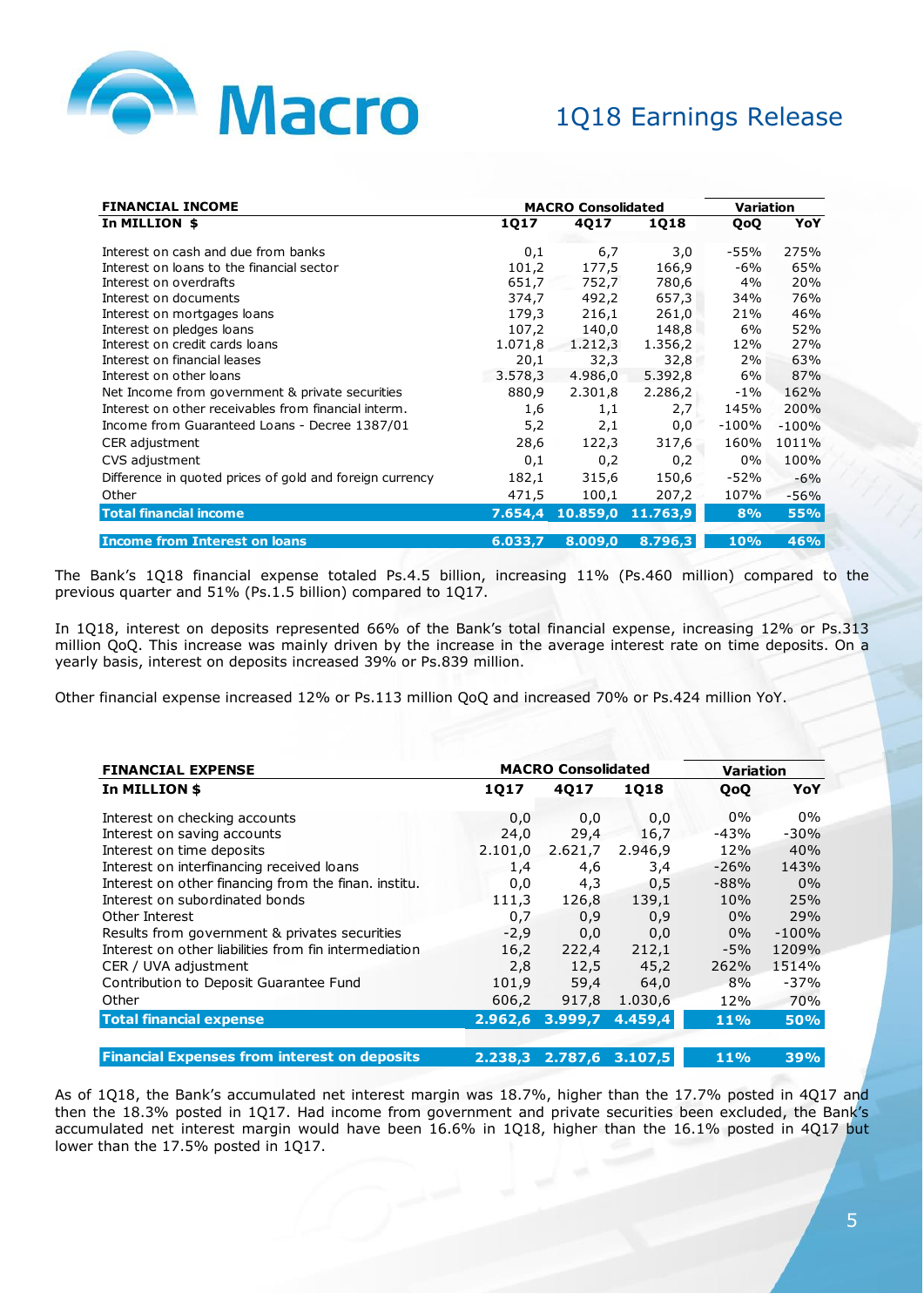

In 1Q18, Banco Macro's net fee income totaled Ps.1.9 billion, 3% or Ps.48 million higher than 4Q17, and 20% or Ps.321 million higher than 1Q17.

In the quarter, fee income was unchanged from 4Q17. Fees charged on deposit accounts stand out, with an 8% increase. All other fees decreased when compared with the previous quarter due to the convergence of accounting standards to IFRS. On a yearly basis, fee income increased 21% or Ps.500 million, with fees charged on deposit accounts and Other fees standing out (29% and 87% increase, respectively).

In the quarter, total fee expenses decreased 5% or Ps.47 million, with lower charges to lending agencies and to debit/credit card brands (-43% and -3% respectively). On a yearly basis, fee expenses increased 24% or Ps.179 million, with charges paid to debit/credit card brands and other fee expenses increasing 35% and 19% respectively.

| <b>NET FEE INCOME</b>                                                                                                                                                            |                                                 | <b>MACRO Consolidated</b>                       |                                                 | Variation                                               |                                     |
|----------------------------------------------------------------------------------------------------------------------------------------------------------------------------------|-------------------------------------------------|-------------------------------------------------|-------------------------------------------------|---------------------------------------------------------|-------------------------------------|
| In MILLION \$                                                                                                                                                                    | 1Q17                                            | 4017                                            | 1018                                            | <b>QoO</b>                                              | YoY                                 |
| Fee charges on deposit accounts<br>Debit and credit card fees<br>Other fees related to foreign trade<br>Credit-related fees<br>Lease of safe-deposit boxes                       | 1,361.2<br>780.2<br>33.0<br>20.1<br>37.4        | 1,623.7<br>780.2<br>47.0<br>72.3<br>49.0        | 1,753.7<br>768.3<br>41.4<br>18.3<br>49.5        | 8%<br>$-2%$<br>$-12%$<br>-75%<br>$1\%$                  | 29%<br>$-2%$<br>25%<br>$-9%$<br>32% |
| Other                                                                                                                                                                            | 116.2                                           | 275.2                                           | 217.2                                           | $-21%$                                                  | 87%                                 |
| <b>Total fee income</b>                                                                                                                                                          | 2,348.1                                         | 2,847.4                                         | 2,848.4                                         | 0%                                                      | 21%                                 |
| Debit and Credit card expenses<br>Turnover tax and municipal assessments<br>Comission paid to lending agencies<br>Foreign trade comissions<br>Others<br><b>Total fee expense</b> | 364.7<br>137.7<br>34.7<br>4.2<br>191.7<br>733.0 | 505.8<br>180.9<br>52.4<br>6.2<br>213.4<br>958.7 | 492.9<br>154.9<br>29.7<br>6.8<br>227.6<br>911.9 | $-3%$<br>$-14%$<br>$-43\% - 14\%$<br>10%<br>7%<br>$-5%$ | 35%<br>12%<br>62%<br>19%<br>24%     |
| <b>Net fee income</b>                                                                                                                                                            |                                                 | 1,615.1 1,888.7 1,936.5                         |                                                 | 3%                                                      | 20%                                 |

In 1Q18 Banco Macro's administrative expenses totaled Ps.3.6 billion, 4% or Ps.160 million lower than the previous quarter. Administrative expenses increased 25% or Ps.720 million YoY due to the increase in personnel expenses (mainly higher salaries) and other operating expenses.

Personnel expenses decreased 9% or Ps.201 million QoQ, basically because in the previous quarter there was back pay originated from 2017 inflation being higher than the salary increase agreed with the Union at the beginning of the year, this decrease was partially offset by provisions and advanced payment to personnel, since at the end of 1Q18 salary increase negotiations with the Union had not been closed. Personnel expenses increased 17% or Ps.297 million YoY.

As of March 2018, the accumulated efficiency ratio reached 38.8%, compared to the 43.3% posted in 4Q17 and 45.4% posted in 1Q17. In 1Q18 Administrative expenses decreased 4%, in line with the Bank's focus of improving efficiency, while net financial income and net fee income grew 6%.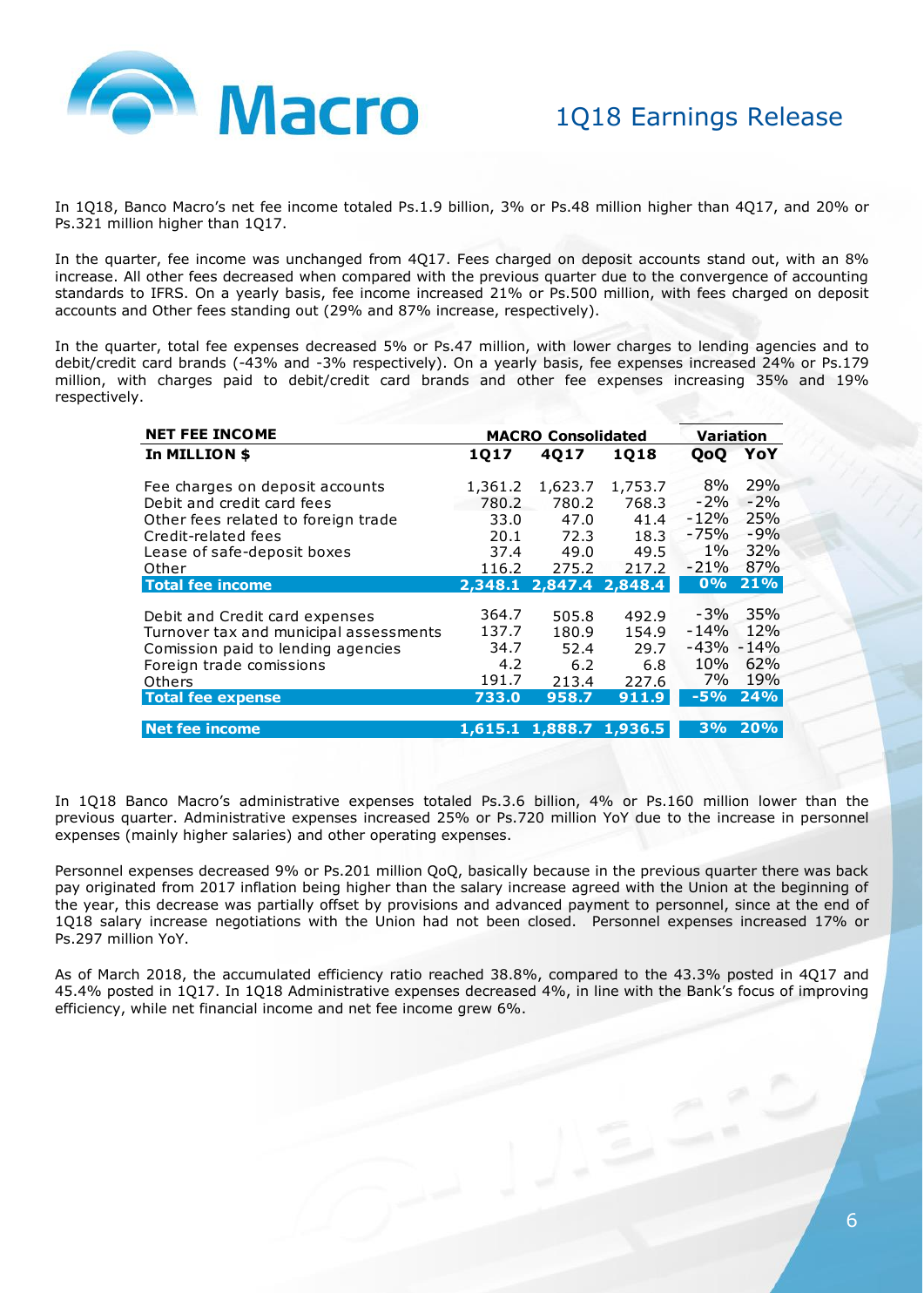

| <b>ADMINISTRATIVE EXPENSES</b>       |         | <b>MACRO Consolidated</b> |         | Variation |        |
|--------------------------------------|---------|---------------------------|---------|-----------|--------|
| In MILLION \$                        | 1Q17    | 4Q17                      | 1Q18    | QoQ       | YoY    |
| Personnel expenses                   | 1.720,4 | 2.219,2                   | 2.017,7 | $-9%$     | 17%    |
| Directors & statutory auditors fees  | 86,7    | 138,3                     | 162,5   | 17%       | 87%    |
| Other professional fees              | 75,6    | 107,6                     | 105,1   | $-2%$     | 39%    |
| Advertising & publicity              | 43,5    | 95,1                      | 32,3    | $-66%$    | $-26%$ |
| Taxes                                | 161,8   | 207,1                     | 226,2   | 9%        | 40%    |
| Depreciation of equipment            | 67,3    | 83,7                      | 79,0    | $-6%$     | 17%    |
| Amortization of organization costs   | 60,0    | 79,4                      | 82,4    | 4%        | 37%    |
| Other operating expenses             | 420,8   | 530,1                     | 543,1   | 2%        | 29%    |
| Other                                | 225,1   | 280,9                     | 332,9   | 19%       | 48%    |
| <b>Total Administrative Expenses</b> | 2.861,2 | 3.741, 4                  | 3.581,2 | $-4%$     | 28%    |
| <b>Total Employees</b>               | 8.675   | 8.774                     | 8.915   | 2%        | 3%     |
| <b>Branches</b>                      | 445     | 445                       | 454     | 2%        | 2%     |
| <b>Efficiency ratio</b>              | 45,4%   | 40,6%                     | 38,8%   |           |        |
| <b>Accumulated efficiency ratio</b>  | 45,4%   | 43,3%                     | 38,8%   |           |        |

In 1Q18, the Bank's net other income/losses totaled a Ps.96 million gain compared to a Ps.348 million loss registered in 4Q17. This gain was due to Other income increasing Ps.267 (mostly related to IFRS adjustments among which foreign currency conversions, minority interest in subsidiaries and reclassification of joint ventures stand out); Other Expense was 42% or Ps.177 lower than in 4Q17 among which decrease in Charges for other receivables, uncollectibility and other allowances stands out.

| <b>NET OTHER INCOME/LOSSES</b>                                      |       | <b>MACRO Consolidated</b> | <b>Variation</b> |         |            |
|---------------------------------------------------------------------|-------|---------------------------|------------------|---------|------------|
| In MILLION \$                                                       | 1Q17  | 4Q17                      | 1018             | QoQ     | YoY        |
| <b>Other Income</b>                                                 |       |                           |                  |         |            |
| Penalty interest                                                    | 17.0  | 21.8                      | 27.7             | 27%     | 63%        |
| Recovered loans and reversed allowances                             | 87.7  | 53.9                      | 57.7             | 7%      | $-34%$     |
| Other                                                               | 76.6  | 0.7                       | 258.3            | 36800%  | 237%       |
| <b>Total Other Income</b>                                           | 181.3 | 76.4                      | 343.7            | 350%    | 90%        |
| <b>Other Expense</b>                                                |       |                           |                  |         |            |
| Charges for other receivables uncollectibility and other allowances | 69.8  | 343.2                     | 165.8            | $-52%$  | 138%       |
| Goodwill amortization                                               | 1.4   | 16.4                      |                  | $0\%$   | $0\%$      |
| Other Expense                                                       | 74.0  | 64.4                      | 81.5             | 26%     | 10%        |
| <b>Total Other Expense</b>                                          | 145.2 | 424.0                     | 247.3            | $-42%$  | <b>70%</b> |
| <b>Net Other Income/Losses</b>                                      | 36.1  | $-347.7$                  | 96.4             | $-128%$ | 167%       |

In 1Q18, Banco Macro's effective income tax rate was 31.3%, compared to 27.5% in 4Q17 and 35.1% in 1Q17. The lower effective tax rate is explained by the reduction in statutory tax rates included in the latest tax reform bill approved by Congress (Law 27.430/2017). From January 2018 statutory tax rate is reduced from 35% to 30% and starting from January 2020 statutory tax rate will be further reduced to 25%.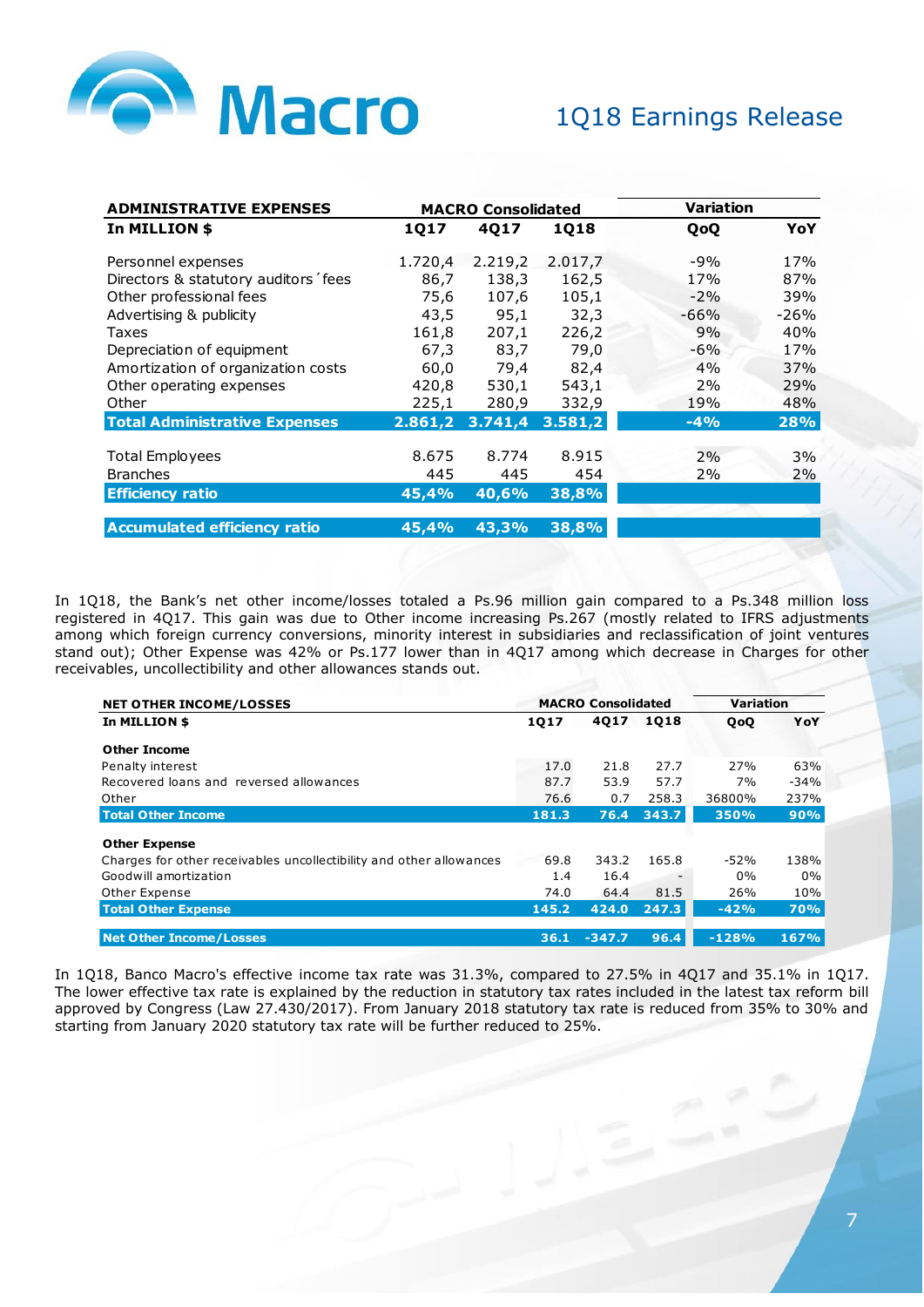

### Financial Assets

#### **Private sector financing**

The volume of "core" financing to the private sector (including loans, financial trust and leasing portfolio) totaled Ps.142.2 billion, increasing 10% or Ps.13.4 billion QoQ and 52% or Ps.48.5 billion YoY.

Within commercial loans, growth was driven by Overdrafts and Others, which grew 36% and 11% QoQ, respectively.

The main growth in consumer loans was driven by mortgage loans, personal loans and credit card loans which grew 27%, 9% and 6% QoQ, respectively.

As of 1Q18, Banco Macro´s market share over private sector loans was 8.1%.

| <b>FINANCING TO THE PRIVATE SECTOR</b> |          | <b>MACRO Consolidated</b> |           |        |            |  |
|----------------------------------------|----------|---------------------------|-----------|--------|------------|--|
| In MILLION \$                          | 1Q17     | 4Q17                      | 1Q18      | QoQ    | YoY        |  |
| Overdrafts                             | 10.264,7 | 8.829,3                   | 12.015,4  | 36%    | 17%        |  |
| Discounted documents                   | 10.679,5 | 17.272,1                  | 18.200,5  | 5%     | 70%        |  |
| Mortgages loans                        | 4.498,2  | 8.057,5                   | 10.226,5  | 27%    | 127%       |  |
| Pledges loans                          | 2.471,5  | 4.150,1                   | 4.133,0   | 0%     | 67%        |  |
| Personal loans                         | 33.365,0 | 47.376,8                  | 51.663,4  | 9%     | 55%        |  |
| Credit Card loans                      | 19.526,1 | 24.971,9                  | 26.350,0  | 6%     | 35%        |  |
| <b>Others</b>                          | 11.739,2 | 16.884,7                  | 18.701,3  | 11%    | 59%        |  |
| IFRS adjustment                        | $-271,6$ | $-289,6$                  | $-292,3$  | $1\%$  | 8%         |  |
| <b>Total loan portfolio</b>            | 92.272,6 | 127.252,8                 | 140.997,8 | 11%    | <b>53%</b> |  |
|                                        |          |                           |           |        |            |  |
| <b>Financial trusts</b>                | 1.028,8  | 1.011,8                   | 683,4     | $-32%$ | $-34%$     |  |
| Leasing                                | 376,9    | 587,5                     | 546,6     | $-7%$  | 45%        |  |
| Total financing to the private sector  | 93.678,3 | 128.852,1                 | 142.227,8 | 10%    | <b>52%</b> |  |
| Market share over loan portfolio       | 8.3%     | 7.9%                      | 8,1%      |        |            |  |

### Public Sector Assets

In 1Q18, the Bank's public sector assets (excluding LEBACs) to total assets ratio was 1.6%, unchanged from previous quarter, and lower than the 2.5% posted in 1Q17.

In 1Q18, an 8% decrease in LEBACs position stands out.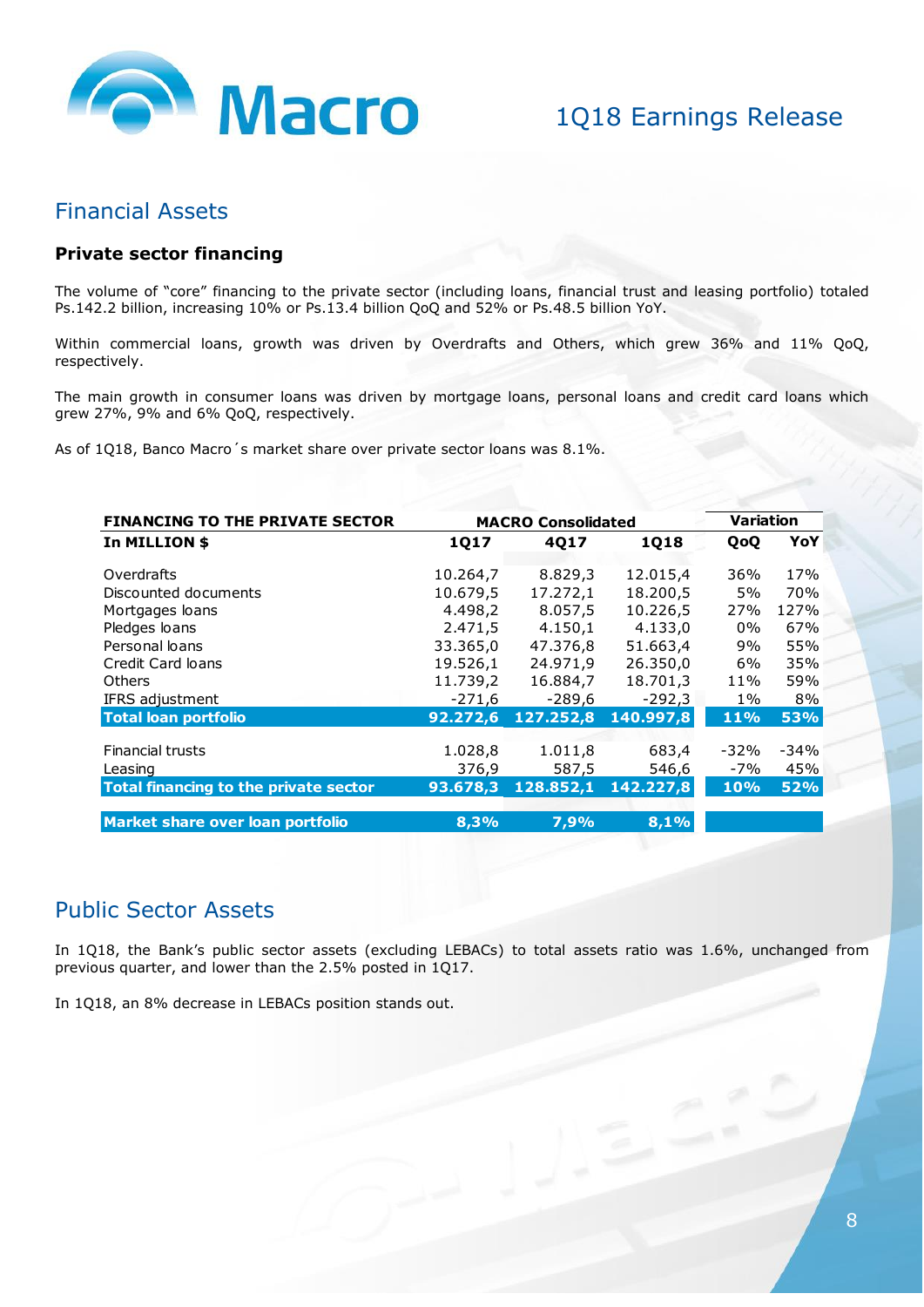

| <b>PUBLIC SECTOR ASSETS</b>                                                      |          | <b>MACRO Consolidated</b>  | Variation |         |         |
|----------------------------------------------------------------------------------|----------|----------------------------|-----------|---------|---------|
| In MILLION \$                                                                    | 1Q17     | 4017                       | 1018      | QoQ     | YoY     |
| <b>LEBACs</b>                                                                    | 11.410,0 | 35.645,3                   | 32.968,6  | $-8%$   | 189%    |
| Other                                                                            | 3.583,1  | 1.843,2                    | 1.798,9   | $-2%$   | $-50%$  |
| <b>Government securities</b>                                                     | 14.993,1 | 37.488,5                   | 34.767,5  | $-7%$   | 132%    |
| Provincial loans                                                                 | 480,0    | 1.797,3                    | 1.797,3   | $0\%$   | 274%    |
| Loans                                                                            | 480.0    | 1.797,3                    | 1.797,3   | 0%      | 274%    |
| Purchase of government bonds                                                     | 36,1     | 42,1                       | 44,5      | 6%      | 23%     |
| <b>Other receivables</b>                                                         | 36,1     | 42,1                       | 44,5      | 6%      | 23%     |
| <b>TOTAL PUBLIC SECTOR ASSETS</b>                                                |          | 15.509,2 39.327,9 36.609,3 |           | $-7%$   | 136%    |
| <b>TOTAL PUBLIC SECTOR LIABILITIES</b>                                           | 19,5     | 4,5                        | 0,0       | $-100%$ | $-100%$ |
| <b>Net exposure</b>                                                              | 15.489,7 | 39.323,4                   | 36.609,3  | $-7%$   | 136%    |
| <b>TOTAL PUBLIC SECTOR ASSETS (net of LEBAC / NOBAC )</b>                        | 4.099,2  | 3.682,6                    | 3.640,7   | $-1%$   | $-11%$  |
| <b>TOTAL PUBLIC SECTOR ASSETS (net of LEBAC / NOBAC)</b><br><b>/TOTAL ASSETS</b> | 2,5%     | 1,6%                       | 1,6%      |         |         |

## Funding

#### **Deposits**

Banco Macro's deposit base totaled Ps.149.5 billion in 1Q18, growing 4% or Ps.5.4 billion QoQ and 30% or Ps.34.3 billion YoY and representing 82% of the Bank's total liabilities.

On a quarterly basis, private sector deposits grew 3% or Ps.4.4 billion, while public sector deposits increased 7% or Ps.956 million.

The increase in private sector deposits was led by time deposits, which grew 9% or Ps.5.3 billion QoQ. In addition, sight deposits decreased 2% or Ps.1.6 billion QoQ.

As of 1Q18, Banco Macro´s market share over private sector deposits was 6.7%.

| <b>DEPOSITS</b>                    |             | <b>MACRO Consolidated</b> |           | <b>Variation</b> |        |
|------------------------------------|-------------|---------------------------|-----------|------------------|--------|
| In MILLION \$                      | <b>1Q17</b> | 4017                      | 1Q18      | <b>QoO</b>       | YoY    |
| <b>Public sector</b>               | 12.936,5    | 12.890,7                  | 13.846,7  | 7%               | 7%     |
| <b>Financial sector</b>            | 50,9        | 81,4                      | 93,2      | 15%              | 83%    |
| <b>Private sector</b>              | 102.124,4   | 131.150.4                 | 135.540,3 | 3%               | 33%    |
| Checking accounts                  | 18.559,7    | 20.778.6                  | 20.381.7  | $-2%$            | 10%    |
| Savings accounts                   | 27.108.2    | 44.531.9                  | 43.307.7  | $-3%$            | 60%    |
| Time deposits                      | 47.495,8    | 61.602,4                  | 66.881,0  | 9%               | 41%    |
| Other                              | 8.960,8     | 4.237,2                   | 4.969,9   | 17%              | $-44%$ |
| <b>Total</b>                       | 115.111,8   | 144.122,2                 | 149.480,2 | 4%               | 30%    |
|                                    |             |                           |           |                  |        |
| Market share over private deposits | 6,7%        | 6,7%                      | 6,7%      |                  |        |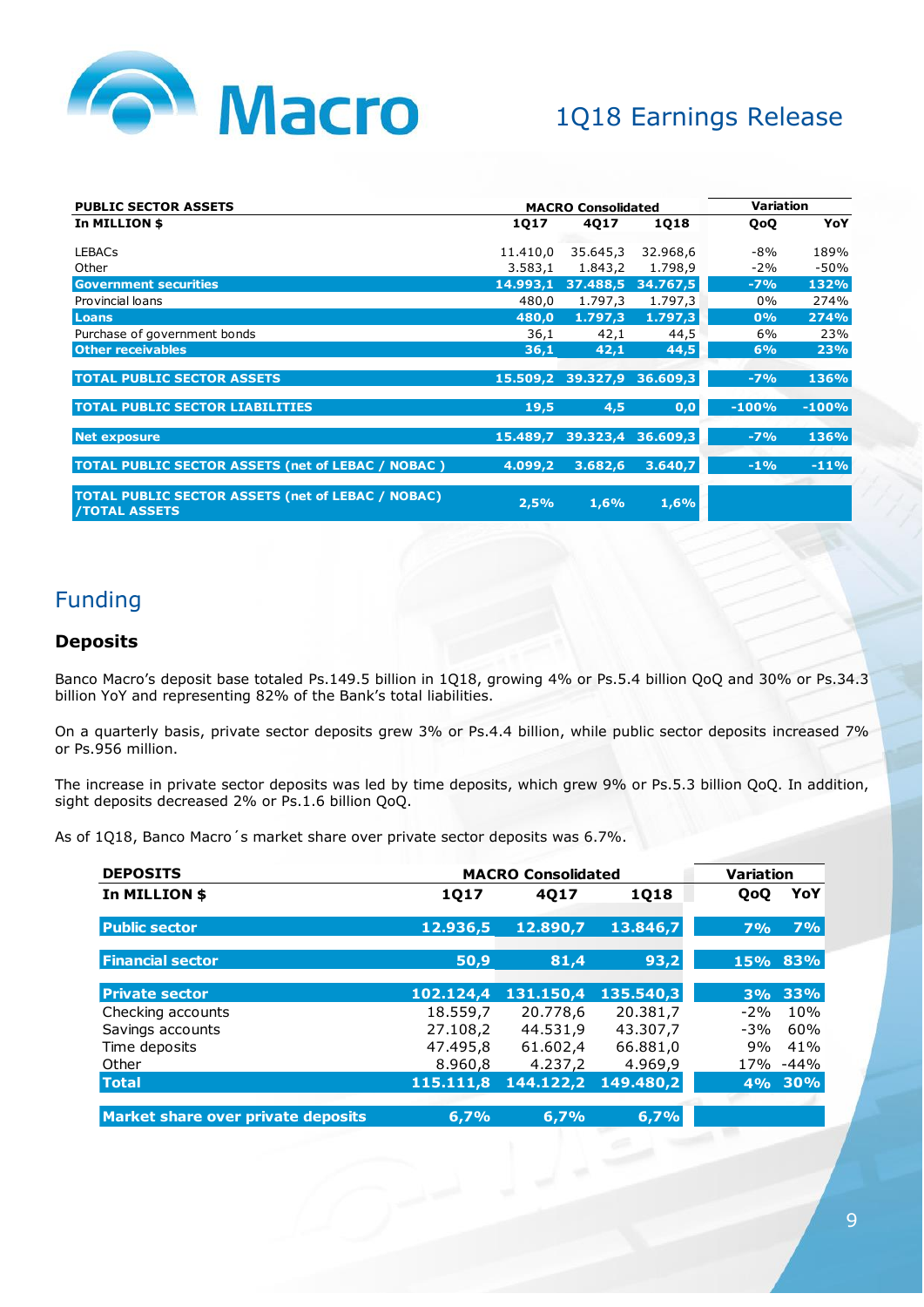

#### **Other sources of funds**

In 1Q18, the total amount of other sources of funds increased 6% or Ps.3.7 billion compared to 4Q17. In 1Q18 Shareholders' Equity increased 8% or Ps.3.6 billion as a consequence of the positive result posted in the quarter.

| <b>OTHER SOURCES OF FUNDS</b>                            |          | <b>MACRO Consolidated</b>  | <b>Variation</b> |        |       |
|----------------------------------------------------------|----------|----------------------------|------------------|--------|-------|
| In MILLION \$                                            | 1017     | 4017                       |                  | QoQ    | YoY   |
| Central Bank of Argentina                                | 8.4      | 11.5                       | 13.3             | 16%    | 58%   |
| Banks and international institutions                     | 131.7    | 167.4                      | 0.0              | $0\%$  | 0%    |
| Financing received from Argentine financial institutions | 49.3     | 846.5                      | 185.8            | $-78%$ | 277%  |
| Subordinated corporate bonds                             | 6,297.2  | 7,565.8                    | 8,257.7          | 9%     | 31%   |
| Non-subordinated corporate bonds                         | 0.0      | 4,712.2                    | 4,913.0          | 4%     | $0\%$ |
| Shareholders equity                                      | 27,175.6 | 46,735.9                   | 50,308.9         | 8%     | 85%   |
| Total other source of funds                              |          | 33,662.2 60,039.3 63,678.7 |                  | 6%     | 89%   |
|                                                          |          |                            |                  |        |       |

Banco Macro's transactional deposits represent approximately 47% of its total deposit base as of 1Q18. These accounts are low cost and are not sensitive to interest rate increases.

## Liquid Assets

In 1Q18, the Bank's liquid assets amounted to Ps.67.1 billion, showing a 9% or Ps.6.9 billion decrease QoQ, and a 30% or Ps.15.7 billion increase on a yearly basis.

In 1Q18, available Cash decreased 17% or Ps.4.8. Under Communication "A" 6114 of the Central Bank of Argentina (Convergence of accounting standards to IFRS) REPOs are no longer part of the portfolio of government & private securities, and are not included in liquid assets.

In 1Q18 Banco Macro's liquid assets to total deposits ratio reached 44.9%.

| <b>LIQUID ASSETS</b>                   | <b>MACRO Consolidated</b> | <b>Variation</b> |             |                          |                          |
|----------------------------------------|---------------------------|------------------|-------------|--------------------------|--------------------------|
| In MILLION \$                          | <b>1Q17</b>               | 4017             | <b>1Q18</b> | QoQ                      | YoY                      |
| Cash                                   | 28.931,9                  | 35.561,6         | 29.440,8    | $-17%$                   | 2%                       |
| Guarantees for compensating chambers   | 2.101,6                   | 4.005,7          | 4.036,1     | $1\%$                    | 92%                      |
| Call                                   | 115,0                     | 146,0            | 611,6       | 319%                     | 432%                     |
| Reverse repos from other securities    | 0.8                       | 10,9             |             | ۰                        |                          |
| Reverse repos from LEBAC/NOBAC         | 8.609,4                   | 1.580,4          |             | $\overline{\phantom{0}}$ | $\overline{\phantom{a}}$ |
| LEBAC / NOBAC own portfolio            | 11.386,5                  | 32.674,0         | 32.968,6    | $1\%$                    | 190%                     |
| <b>Total</b>                           | 51.145,2                  | 73.978,6         | 67.057,1    | $-9%$                    | 31%                      |
| <b>Liquid assets to total deposits</b> | 44,4%                     | 51,3%            | 44,9%       |                          |                          |

## **Solvency**

Banco Macro continued showing high solvency levels in 1Q18 with an integrated capital (RPC) of Ps.53.6 billion over a total capital requirement of Ps.16.1 billion. Banco Macro´s excess capital in 1Q18 was 233% or Ps.37.6 billion.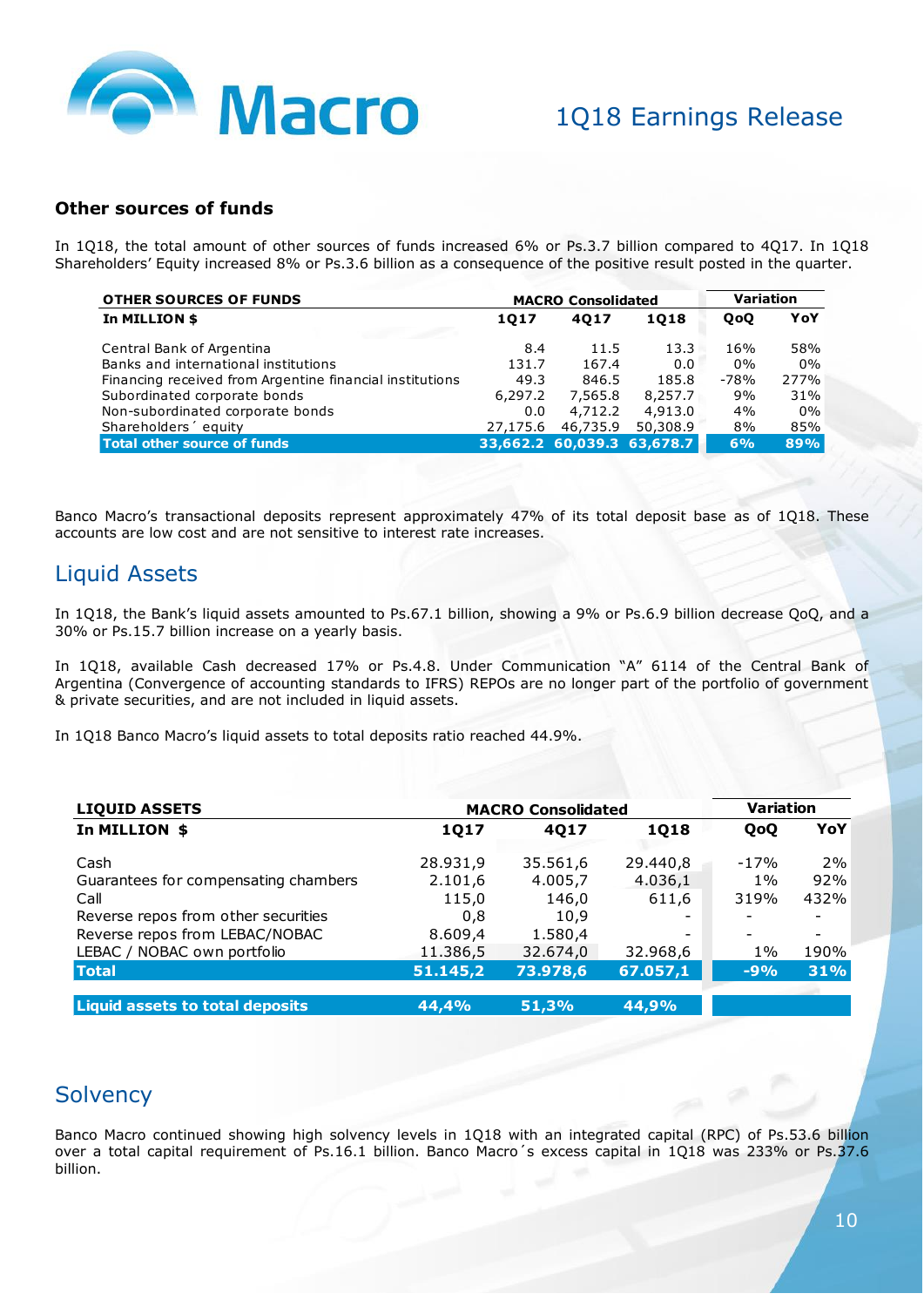

The regulatory capital ratio (as a percentage of risk-weighted assets- RWA) was 27.3% in 1Q18, TIER1 Ratio was 22.4%

The Bank's aim is to make the best use of this excess capital.

| MINIMUM CAPITAL REQUIREMENT                                                                                                                                         |                                                     | <b>MACRO Consolidated</b>                             |                                                       |                                | <b>Variation</b>                  |
|---------------------------------------------------------------------------------------------------------------------------------------------------------------------|-----------------------------------------------------|-------------------------------------------------------|-------------------------------------------------------|--------------------------------|-----------------------------------|
| In MILLION \$                                                                                                                                                       | 1Q17                                                | 4017                                                  | 1Q18                                                  | QoQ                            | YoY                               |
| Credit risk requirement                                                                                                                                             | 7,945.2                                             | 11,023.2                                              | 12,371.2                                              | 12%                            | 56%                               |
| Market risk requirement                                                                                                                                             | 115.6                                               | 184.4                                                 | 188.4                                                 | 2%                             | 63%                               |
| Operational risk requirement                                                                                                                                        | 2,503.9                                             | 3,219.3                                               | 3,530.4                                               | 10%                            | 41%                               |
| <b>Total capital requirements</b>                                                                                                                                   | 10,564.8                                            | 14,426.9                                              | 16,090.1                                              | 12%                            | <b>52%</b>                        |
| Ordinary Capital Level 1 (COn1)<br>Deductible concepts Level 1 (COn1)<br>Aditional Capital Level 1 (CAn1)<br>Capital Level 2 (COn2)<br>Integrated capital - RPC (i) | 23,047.6<br>$-791.9$<br>12.8<br>7,113.5<br>29,381.9 | 41,709.1<br>$-1,022.0$<br>18.1<br>8,836.5<br>49,541.6 | 46,564.4<br>$-2,476.2$<br>20.9<br>9,530.0<br>53,639.1 | 12%<br>142%<br>15%<br>8%<br>8% | 102%<br>213%<br>63%<br>34%<br>83% |
| <b>Excess capital</b>                                                                                                                                               | 18,817.1                                            | 35,114.7                                              | 37,549.0                                              |                                | 7% 100%                           |
| <b>Risk-weighted assets - RWA (ii)</b>                                                                                                                              |                                                     | 129,167.1 176,323.3 196,622.3                         |                                                       | 12%                            | <b>52%</b>                        |
| Regulatory Capital ratio [(i)/(ii)]                                                                                                                                 | 22.7%                                               | 28.1%                                                 | 27.3%                                                 |                                |                                   |
| <b>Ratio TIER 1 [Capital Level 1/RWA]</b>                                                                                                                           | 17.2%                                               | 23.1%                                                 | 22.4%                                                 |                                |                                   |

**RWA - (ii): Risk Weighetd Assets, considering total capital requirements.**

## Asset Quality

In 1Q18, Banco Macro's non-performing to total financing ratio reached a level of 1.1%, unchanged from 4Q17, and lower than the 1.36% posted in 1Q17.

Commercial portfolio non-performing loans were unchanged in 1Q18 at 0.39%; meanwhile consumer portfolio showed a slightly worse performance with non-performing loans increasing 9bp, from 1.46% in 4Q17 to 1.54%.

The coverage ratio reached 178.68% in 1Q18. Write-offs over total loans totaled 0.16%.

The Bank is committed to continue working in this area to maintain excellent asset quality standards.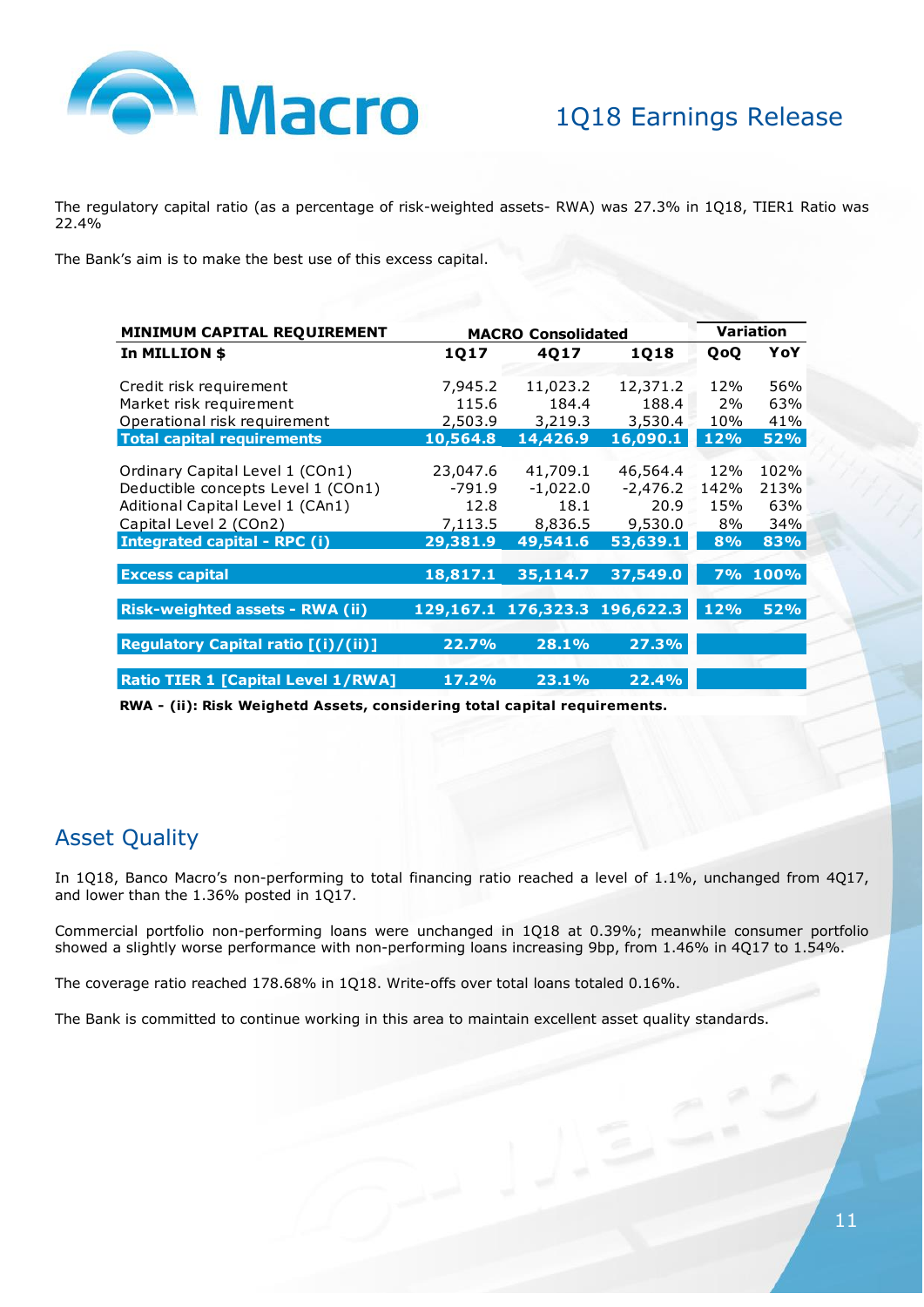

| <b>ASSET QUALITY</b>                  |          | <b>Variation</b><br><b>MACRO Consolidated</b> |             |      |      |
|---------------------------------------|----------|-----------------------------------------------|-------------|------|------|
| In MILLION \$                         | 1Q17     | 4Q17                                          | <b>1Q18</b> | QoQ  | YoY  |
| Commercial portfolio                  | 36.653,4 | 48.851,6                                      | 56.697,6    | 16%  | 55%  |
| Non-performing                        | 320,1    | 187,6                                         | 222,1       | 18%  | -31% |
| Consumer portfolio                    | 61.045,6 | 87.734,1                                      | 95.573,9    | 9%   | 57%  |
| Non-performing                        | 1.003,0  | 1.275,9                                       | 1.468,7     | 15%  | 46%  |
| Total portfolio                       | 97.699,0 | 136.585,7                                     | 152.271,5   | 11%  | 56%  |
| Non-performing                        | 1.323,1  | 1.463,5                                       | 1.690,8     | 16%  | 28%  |
| Total non-performing/ Total portfolio | 1,35%    | 1,07%                                         | 1,11%       |      |      |
|                                       |          |                                               |             |      |      |
| Total allowances                      | 2.063,3  | 2.680,2                                       | 3.021,1     | 13%  | 46%  |
| <b>Coverage ratio w/allowances</b>    | 155,94%  | 183,14%                                       | 178,68%     |      |      |
| Write Offs                            | 159,7    | 285,1                                         | 239,7       | -16% | 50%  |
| <b>Write Offs/ Total portfolio</b>    | 0.16%    | 0.21%                                         | 0.16%       |      |      |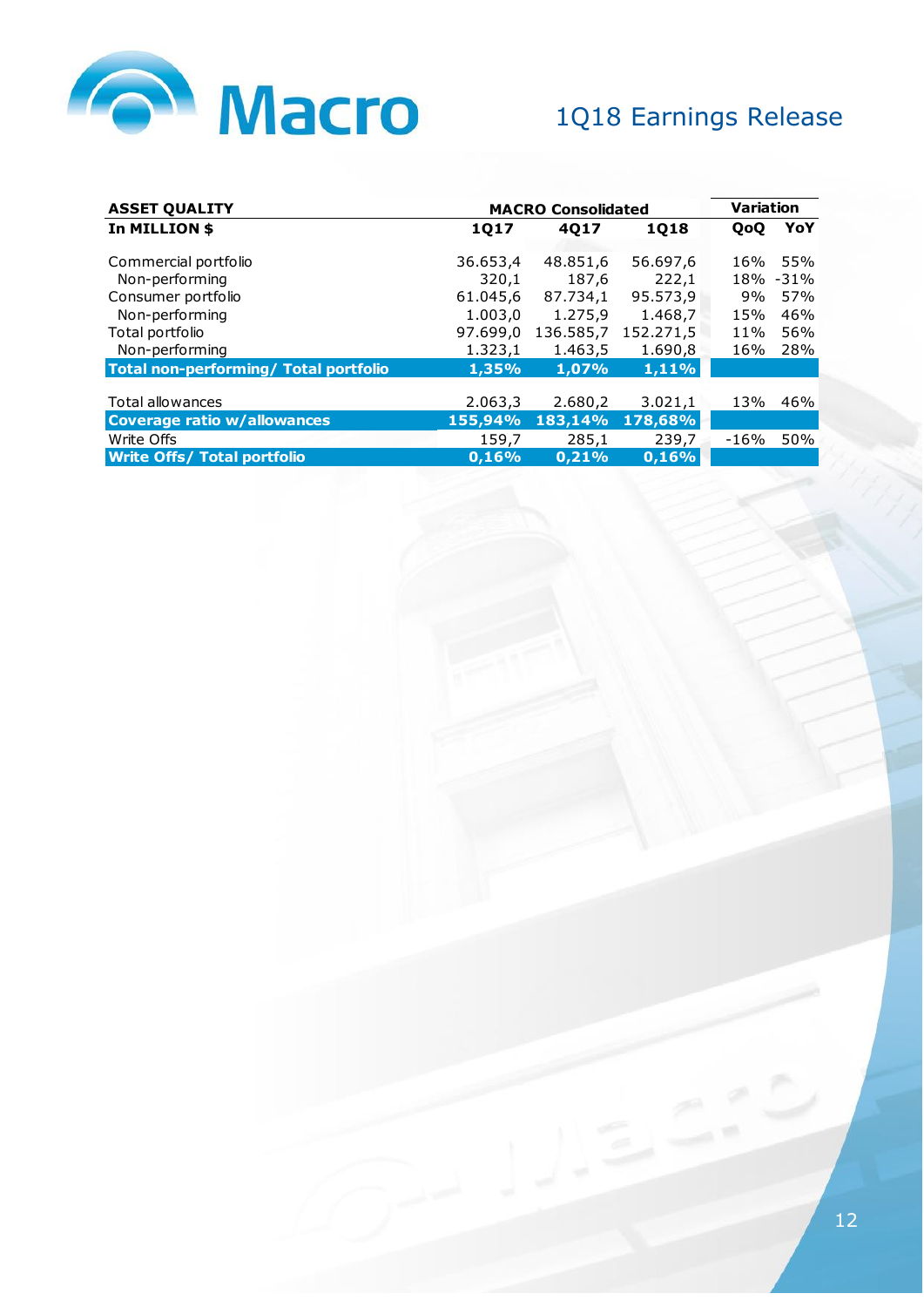

## CER Exposure and Foreign Currency Position

| <b>CER EXPOSURE</b>                             | <b>MACRO Consolidated</b> | <b>Variation</b> |         |         |         |
|-------------------------------------------------|---------------------------|------------------|---------|---------|---------|
| In MILLION \$                                   | 1Q17                      | 4017             | 1018    | QoQ     | YoY     |
| <b>CER adjustable ASSETS</b>                    |                           |                  |         |         |         |
| Private sector loans (*)                        | 288.7                     | 3.582.2          | 5.416.5 | 51%     | 1776%   |
| Other loans                                     | 0,2                       | 10,5             | 0,4     | -96%    | 100%    |
| <b>Total CER adjustable assets</b>              | 288,9                     | 3.592.7          | 5.416,9 | 51%     | 1775%   |
|                                                 |                           |                  |         |         |         |
| <b>CER adjustable LIABILITIES</b>               |                           |                  |         |         |         |
| Deposits (*)                                    | 38,4                      | 86.7             | 536.0   | 518%    | 1296%   |
| Other liabilities from financial intermediation | 19.3                      | 4.4              |         | $-100%$ | $-100%$ |
| <b>Total CER adjustable liabilities</b>         | 57,7                      | 91,1             | 536,0   | 488%    | 829%    |
| <b>NET CER EXPOSURE</b>                         | 231.2                     | 3.501.6          | 4.880,9 | 39%     | 2011%   |
|                                                 |                           |                  |         |         |         |

**(\*) Includes Loans &Time Deposits CER adjustable (UVAs)**

| <b>FOREIGN CURRENCY POSITION</b>                |          | <b>Macro Consolidated</b>  |            | <b>Variation</b> |                 |
|-------------------------------------------------|----------|----------------------------|------------|------------------|-----------------|
| In MILLION \$                                   | 1017     | 4017                       | 1018       | QoQ              | YoY             |
|                                                 |          |                            |            |                  |                 |
| Cash                                            | 16,141.8 | 19,735.3                   | 13,224.8   | -33%             | $-18%$          |
| Government and private securities               | 1,577.5  | 1,128.3                    | 1,229.6    | 9%               | $-22%$          |
| Loans                                           | 11,366.2 | 18,659.6                   | 22,409.9   | 20%              | 97%             |
| Other receivables from financial intermediation | 347.1    | 2,191.6                    | 631.5      | -71%             | 82%             |
| Other assets                                    | 429.9    | 714.6                      | 1,003.1    | 40%              | 133%            |
| <b>Total Assets</b>                             | 29,862.5 | 42,429.4                   | 38,498.9   | $-9%$            | 29%             |
| Deposits                                        | 22,159.9 | 31,150.6                   | 30,004.4   | $-4%$            | 35%             |
| Other liabilities from financial intermediation | 1,205.3  | 2,653.5                    | 1,740.1    | -34%             | 44%             |
| Non-subordinated corporate bonds                | 0.0      | 0.0                        | 0.0        | $0\%$            | 0%              |
| Subordinated corporate bonds                    | 6,322.3  | 7,589.9                    | 8,257.8    | 9%               | 31%             |
| Other liabilities                               | 2.2      | 49.8                       | 16.9       | -66%             | 668%            |
| <b>Total Liabilities</b>                        |          | 29,689.7 41,443.8 40,019.2 |            | $-3%$            | 35%             |
|                                                 |          |                            |            |                  |                 |
| <b>NET FX POSITION</b>                          | 353.1    | 1,066.3                    | $-1,520.3$ |                  | $-243\% -531\%$ |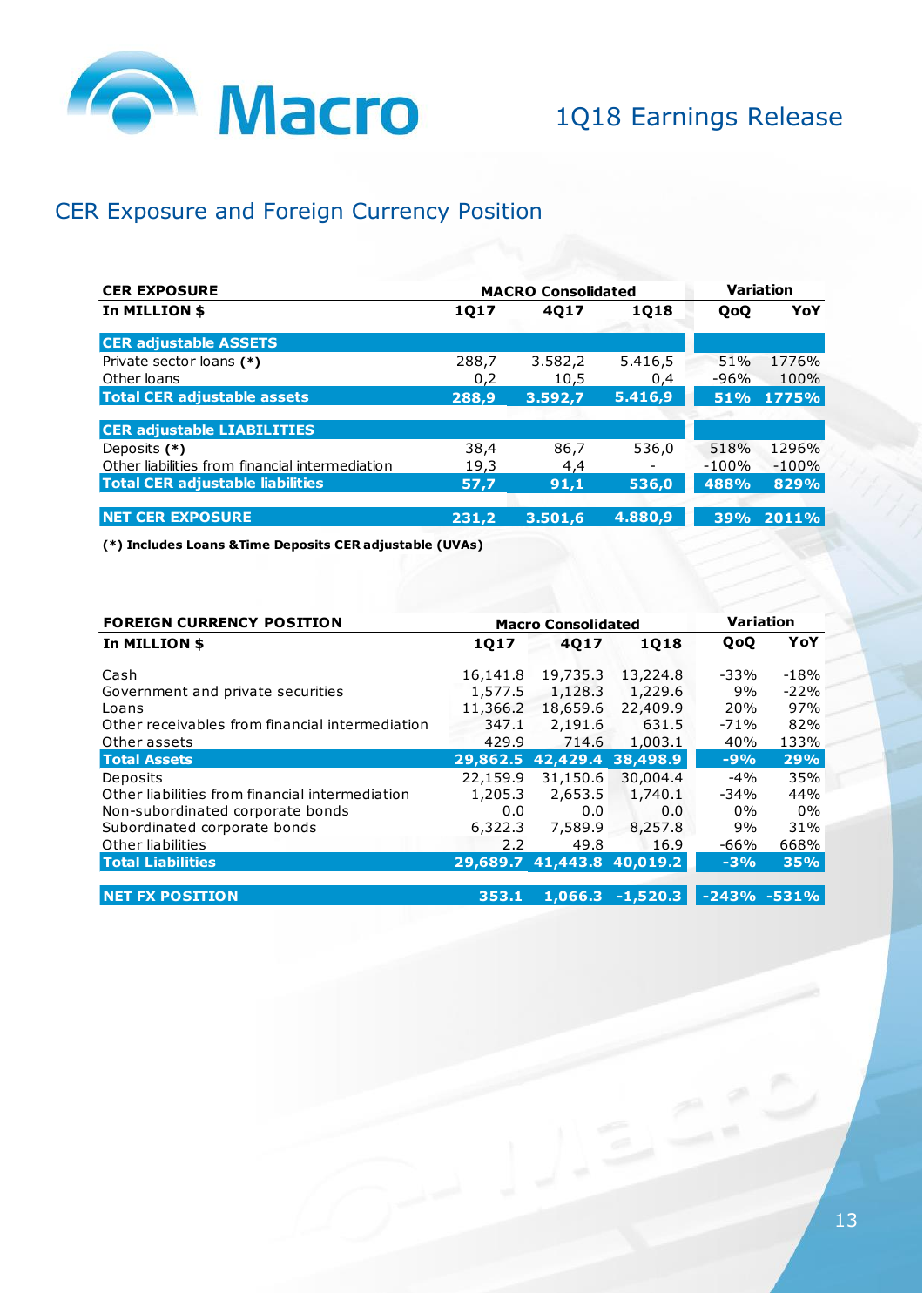

#### Relevant and Recent Events

- **Class C Peso denominated Notes issuance in the equivalent amount of Ps.3,207,005,000.** On April 9th 2018, the Bank issued Class C Notes denominated in Pesos (bullet, final maturity April 2021, variable rate BADLAR +3.5%) under the Bank's Global Notes Program of USD 1,500,000,000 approved by the Shareholders' Meeting dated April 28th 2017.
- **General and Special Shareholders' Meeting.** On March 20th, 2018 The Board of Directors decided to call for a General and Special Shareholder's meeting to be held on April 27th. Resolutions adopted by the General and Special Shareholders' meeting include:
	- **Cash Dividend:** The Shareholders' meeting decided to approve the distribution of a cash dividend of up to the amount of Ps.3,348,315.105 which shall represent Ps.5 per share (representing 500% of the capital stock of Ps.669,663,021). The Board of Directors in a meeting held on April 27<sup>th</sup>, 2018 decided to set May 15<sup>th</sup> as the dividend payment date for shareholders registered in the Bank's stock ledger up to May 14<sup>th</sup>, 2018.
	- o **Extension of the Bank's Program of Negotiable Obligations:** The Shareholders' Meeting resolved to extend of the maximum amount of the Bank's Global Program of Negotiable Obligations of USD 1,500,000,000 to USD 2,500,000,000 or its equivalent in any other currency or to any lesser amount, as the Board of Directors shall determine in due time.
- **Board of Directors:** On April 27<sup>th</sup>, 2018 the Board of Directors elected Delfín Jorge Ezequiel Carballo as its Chairman and Jorge Pablo Brito as Vice Chairman.
- **Interest Payment Class A Subordinated Notes**. In May 2018, the Bank paid semi-annual interest on Class A Notes in the amount of USD13.5 million
- **Interest Payment Class B Peso denominated Notes.** In May 2018, the Bank paid semi-annual interest on Class B Peso denominated notes in the amount of Ps. 404.3 million.
- **Share Repurchase Program:** On May 10th, 2018 the Board of Directors decided to establish the terms and conditions for the repurchase of shares issued by the Bank:
	- o Maximum amount of the investment: Up to Ps. 4,500,000,000.
		- o Maximum number of shares to be acquired: Up to 4.5% of the Bank's total capital stock, in compliance with applicable Argentine laws and regulations.
		- o Maximum payable price: Up to Ps\$. 158.00 per share.
		- o Term for the acquisition: 40 trading days in the Republic of Argentina, from the publication date of the relevant information in the Bulletin of the Buenos Aires Stock Exchange, subject to any further renewal or extension, which shall be duly informed to the public in such Bulletin

#### Regulatory Changes

 **Net Global FX Position.** In May 2018, through Communication "A" 6501 the Central Bank of Argentina (BCRA) established that as of May  $7<sup>th</sup>$ , 2018 "Net Global long FX position" when converted to Ps. At the applicable exchange rate on a daily basis cannot be greater than 10% of the previous month integrated capital (RPC) or the Bank's own liquid assets whichever is less.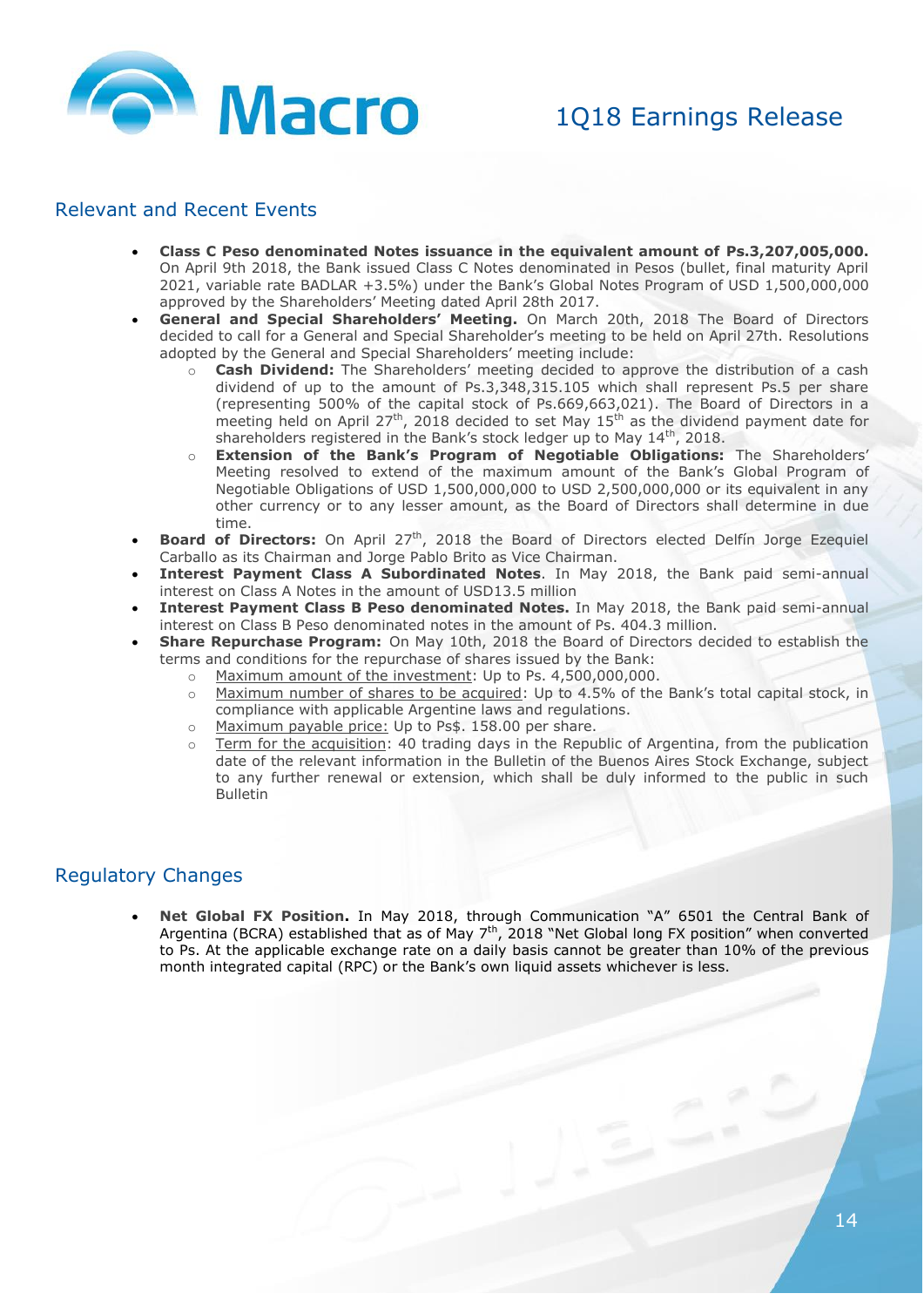

| <b>QUARTERLY BALANCE SHEET</b>                                                         | <b>MACRO Consolidated</b> |                               |            | Variation |        |  |
|----------------------------------------------------------------------------------------|---------------------------|-------------------------------|------------|-----------|--------|--|
| In MILLION \$                                                                          | 1Q17                      | 4017                          | 1Q18       | QoQ       | YoY    |  |
| <b>ASSETS</b>                                                                          | 162.346,4                 | 226.339,1                     | 231.666,2  | 2%        | 43%    |  |
| Cash                                                                                   | 28.931,9                  | 35.561,6                      | 29.440,8   | $-17%$    | 2%     |  |
| Government and Private Securities                                                      | 16.150,8                  | 36.555,7                      | 35.874,6   | $-2%$     | 122%   |  |
| Loans                                                                                  | 93.810,7                  | 131.709,2                     | 146.359,8  | 11%       | 56%    |  |
| to the non-financial government sector                                                 | 479,5                     | 1.797,0                       | 1.826,3    | 2%        | 281%   |  |
| to the financial sector                                                                | 1.889,6                   | 3.270,8                       | 4.071,0    | 24%       | 115%   |  |
| to the non-financial private sector and foreign residents                              | 93.485,7                  | 129.296,0                     | 143.460,5  | 11%       | 53%    |  |
| -Overdrafts                                                                            | 10.264,7                  | 8.829,3                       | 12.015,4   | 36%       | 17%    |  |
| -Documents                                                                             | 10.679,5                  | 17.272,1                      | 18.200,5   | 5%        | 70%    |  |
| -Mortgage loans                                                                        | 4.498,2                   | 8.057,5                       | 10.226,5   | 27%       | 127%   |  |
| -Pledge loans                                                                          | 2.471,5                   | 4.150,1                       | 4.133,0    | 0%        | 67%    |  |
| -Personal loans                                                                        | 33.365,0                  | 47.376,8                      | 51.663,4   | 9%        | 55%    |  |
| -Credit cards                                                                          | 19.526,1                  | 24.971,9                      | 26.350,0   | 6%        | 35%    |  |
| -Other                                                                                 | 11.739,2                  | 16.884,7                      | 18.701,3   | 11%       | 59%    |  |
| -Accrued interest, adjustments, price differences<br>receivables and unearned discount | 1.213,2                   | 2.043,2                       | 2.462,7    | 21%       | 103%   |  |
| -IFRS Adjustment                                                                       | $-271,6$                  | $-516,2$                      | $-292,3$   | $-43%$    | 8%     |  |
| Allowances                                                                             | $-2.044,1$                | $-2.654,6$                    | $-2.998,0$ | 13%       | 47%    |  |
| Other receivables from financial intermediation                                        | 12.333,1                  | 9.501,3                       | 6.492.6    | $-32%$    | $-47%$ |  |
| Receivables from financial leases                                                      | 378,1                     | 587,5                         | 550,5      | $-6%$     | 46%    |  |
| Investments in other companies                                                         | 147,3                     | 218,9                         | 288,0      | 32%       | 95%    |  |
| Other receivables                                                                      | 1.753,9                   | 2.300,6                       | 2.631,0    | 14%       | 50%    |  |
| Other assets                                                                           | 8.840,6                   | 9.904,4                       | 10.028,9   | $1\%$     | 13%    |  |
| <b>LIABILITIES</b>                                                                     |                           | 135.170,7 179.603,2 181.357,3 |            | 1%        | 34%    |  |
| Deposits                                                                               | 115.111,7                 | 144.122,2                     | 149.480,2  | 4%        | 30%    |  |
| From the non-financial government sector                                               | 12.936,4                  | 12.890,7                      | 13.846,7   | 7%        | 7%     |  |
| From the financial sector                                                              | 50,9                      | 81,4                          | 93,2       | 15%       | 83%    |  |
| From the non-financial private sector and foreign residents                            | 102.124,4                 | 131.150,1                     | 135.540,3  | 3%        | 33%    |  |
| -Checking accounts                                                                     | 18.559,7                  | 20.778,6                      | 20.381,7   | $-2%$     | 10%    |  |
| -Savings accounts                                                                      | 27.108,2                  | 44.531,9                      | 43.307,7   | $-3%$     | 60%    |  |
| -Time deposits                                                                         | 47.495,8                  | 61.602,4                      | 66.881,0   | 9%        | 41%    |  |
| -Other                                                                                 | 8.960,8                   | 4.237,2                       | 4.969,9    | 17%       | $-45%$ |  |
| Other liabilities from financial intermediation                                        | 8.096,2                   | 20.372,7                      | 15.618,0   | $-23%$    | 93%    |  |
| Subordinated corporate bonds                                                           | 6.297,1                   | 7.565,8                       | 8.257,8    | 9%        | 31%    |  |
| Other liabilities                                                                      | 5.297,2                   | 6.820,5                       | 7.252,0    | 6%        | 37%    |  |
| Provisions                                                                             | 351,7                     | 694,9                         | 734,6      | 6%        | 109%   |  |
| Items Pending allocation                                                               | 16,8                      | 27,1                          | 14,7       | $-46%$    | $-13%$ |  |
| <b>SHAREHOLDERS' EQUITY</b>                                                            | 27.175,6                  | 46.735,9                      | 50.308,9   | 8%        | 85%    |  |
| <b>Minority Interest in other companies</b>                                            | 0,0                       | 0,0                           | $-223,2$   | 0%        | 0%     |  |
| <b>LIABILITIES + SHAREHOLDERS' EQUITY</b>                                              | 162.935,1                 | 226.339,1                     | 231.666,2  | 2%        | 42%    |  |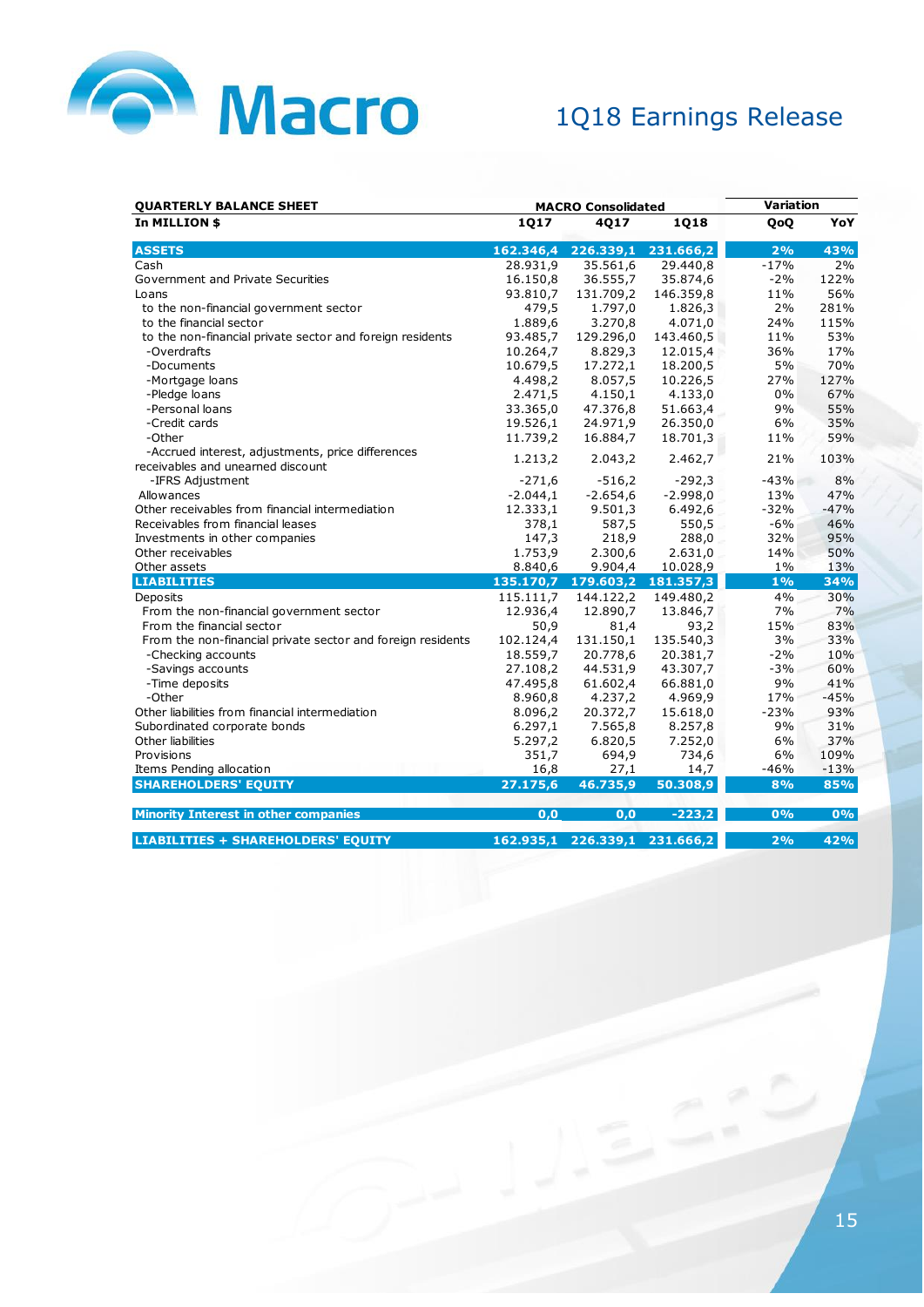

| <b>QUARTERLY BALANCE SHEET. Communication "A" 6114</b><br>4Q17<br><b>1Q18</b>          | QoQ           |
|----------------------------------------------------------------------------------------|---------------|
| IN MILLIONS \$                                                                         | $\frac{0}{0}$ |
| <b>ASSETS</b>                                                                          |               |
| <b>Cash and deposits in Banks</b><br>32,474.0<br>25,918.1                              | $-20%$        |
| Cash<br>5,951.2<br>6,299.5                                                             | 6%            |
| <b>Central Bank</b><br>21,939.6<br>17,981.7                                            | $-18%$        |
| Others in the country & abroad<br>3,267.9<br>1,422.0                                   | -56%          |
| 1,315.2<br>214.9<br><b>Others</b>                                                      | $-84%$        |
| Debt securities at fair value through other comprehensive income<br>975.4<br>561.0     | $-42%$        |
| 4.5<br><b>Derivatives</b><br>7.7                                                       | $-41%$        |
| 1,419.8<br>587.3<br><b>Repos</b>                                                       | $-59%$        |
| <b>Other financial assets</b><br>1,523.9<br>2,404.9                                    | 58%           |
| Loans & other recievables<br>122,173.8<br>135,956.1                                    | 11%           |
| Non Financial Public Sector<br>1.865.3<br>1.880.5                                      | 1%            |
| <b>Financial Sector</b><br>4,191.7<br>4,794.2                                          | 14%           |
| Non Financial private sector and foreign<br>116,116.9<br>129,281.5                     | 11%           |
| <b>Other debt securities</b><br>33,611.2<br>33,292.0                                   | $-1%$         |
| 7,344.0<br>Financial assets pledged as collateral<br>4,397.8                           | $-40%$        |
| <b>Investments in equity instruments</b><br>41.3<br>36.9                               | 12%           |
| Investments in other companies (subsidiaries and joint ventures)<br>3,662.4<br>3,952.8 | 8%            |
| Property, plant and equipment<br>6,767.3<br>6,586.8                                    | 3%            |
| <b>Intangible assets</b><br>858.3<br>920.0                                             | 7%            |
| Other non financial assets<br>2,099.6<br>2,283.8                                       | $-8%$         |
| 109.4<br><b>Fixed assets available for sale</b><br>199.9                               | $-45%$        |
| <b>TOTAL ASSTS</b><br>213,157.9<br>217,012.1                                           | 2%            |
| <b>LIABILITIES</b>                                                                     |               |
| 132,716.2<br>136,600.3<br><b>Deposits</b>                                              | 3%            |
| Non Financial Public Sector<br>9,504.5<br>8,917.3                                      | $-6%$         |
| <b>Financial Sector</b><br>93.2<br>81.4                                                | 15%           |
| 123,130.3<br>Non Financial private sector and foreign<br>127,589.9                     | 4%            |
| Liabilities at fair value trhough other comprehensive income<br>6.5<br>12.8            | 98%           |
| 23.1<br>13.7<br><b>Derivatives</b>                                                     | $-41%$        |
| 2,688.1<br>9.2<br><b>Repos</b>                                                         | $-100%$       |
| <b>Other financial liabilities</b><br>9,808.9<br>8,459.6                               | $-14%$        |
| Borrowing from Central Bank and Other Financial Institutions<br>1,173.8<br>486.7       | $-59%$        |
| Corporate bonds issued<br>4,712.2<br>4,913.0                                           | 4%            |
| 3,642.5<br>3,637.9<br>Current income tax                                               | 0%            |
| Subordinated corporate bonds<br>7,565.8<br>8,257.8                                     | 9%            |
| Provisions<br>596.0<br>634.6                                                           | 6%            |
| Deferred income tax<br>416.9<br>325.2                                                  | $-22%$        |
| 3,575.6<br>Other non financial liabilities<br>3,273.0                                  | 9%            |
| <b>TOTAL LIABILITIES</b><br>166,622.9<br>166,926.3                                     | 0%            |
| <b>SHAREHOLDERS' EQUITY</b><br>46,535.0<br>50,085.7                                    | 8%            |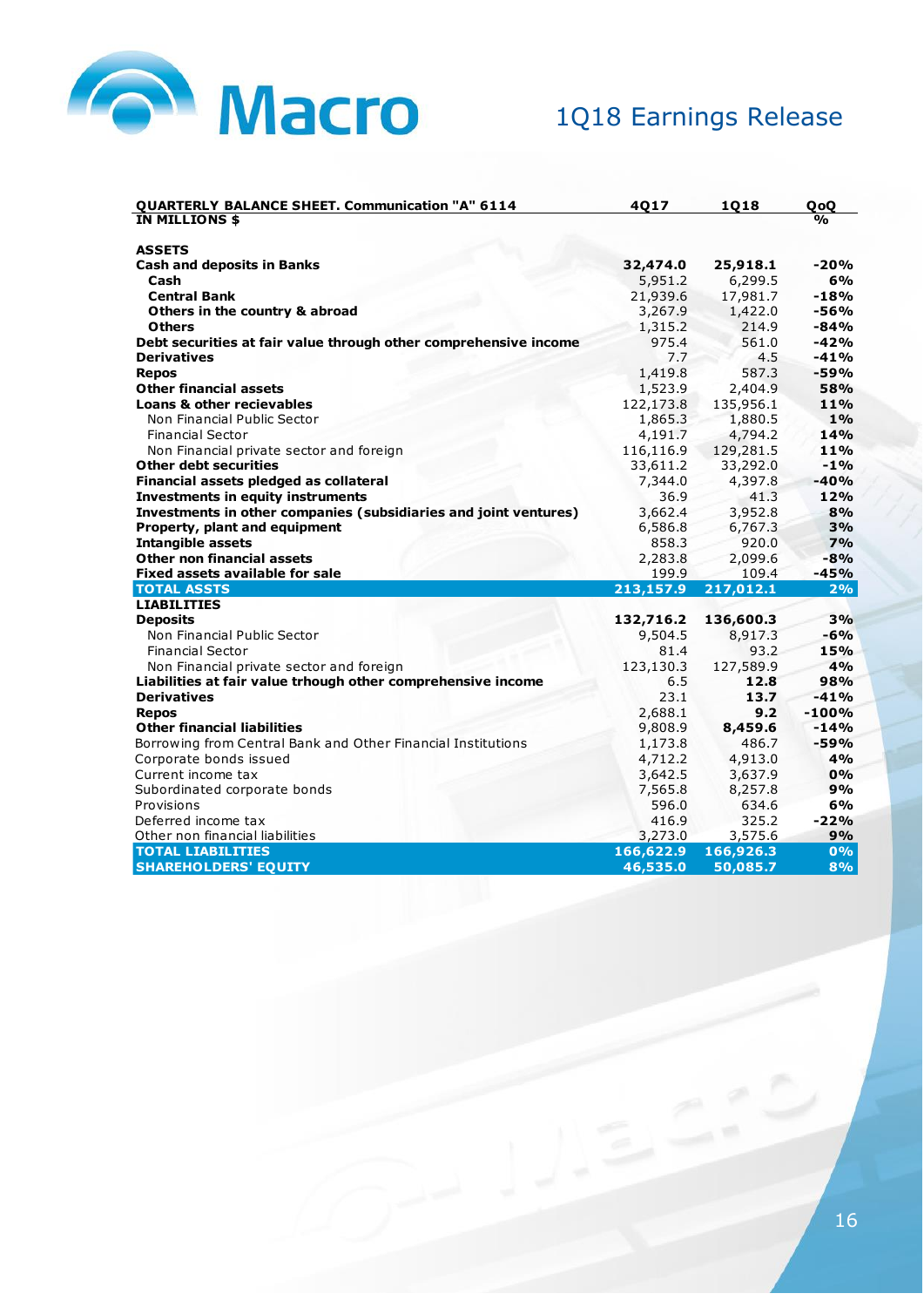

| <b>QUARTERLY INCOME STATEMENT</b>                           | <b>MACRO Consolidated</b> |                           |            | Variation |              |
|-------------------------------------------------------------|---------------------------|---------------------------|------------|-----------|--------------|
| In MILLION \$                                               | 1Q17                      | 4Q17                      | 4Q17       | QoQ       | YoY          |
| <b>Financial income</b>                                     |                           | 7.654,4 10.859,0 11.763,9 |            | 8%        | <b>54%</b>   |
| Interest on cash and due from banks                         | 0,1                       | 6,7                       | 3,0        |           | -55% 2900%   |
| Interest on loans to the financial sector                   | 101,2                     | 177,5                     | 166,9      | $-6%$     | 65%          |
| Interest on overdrafts                                      | 651,7                     | 752,7                     | 780,6      | 4%        | 20%          |
| Interest on documents                                       | 374,7                     | 492,2                     | 657,3      | 34%       | 75%          |
| Interest on mortgage loans                                  | 179,3                     | 216,1                     | 261,0      | 21%       | 46%          |
| Interest on pledge loans                                    | 107,2                     | 140,0                     | 148,8      | 6%        | 39%          |
| Interest on credit card loans                               | 1.071,8                   | 1.212,3                   | 1.356,2    | 12%       | 27%          |
| Interest on financial leases                                | 20,1                      | 32,3                      | 32,8       | 2%        | 63%          |
| Interest on other loans                                     | 3.578,3                   | 4.986,0                   | 5.392,8    | 8%        | 51%          |
| Income from government & private securities, net            | 880,9                     | 2.301,8                   | 2.286,2    | $-1\%$    | 160%         |
| Interest on other receivables from fin. intermediation      | 1,6                       | 1,1                       | 2,7        | 148%      | 69%          |
| Income from Guaranteed Loans - Decree 1387/01               | 5,2                       | 2,1                       | 0,0        | $-100%$   | $-100%$      |
| CER-UVA-UVI adjustment                                      | 28,6                      | 122,3                     | 317,6      |           | 160% 1009%   |
| CVS adjustment                                              | 0,1                       | 0,2                       | 0,2        | $-13%$    | 80%          |
| Difference in quoted prices of gold and foreign currency    | 182,1                     | 315,6                     | 150,6      | $-52%$    | $-17%$       |
| Other                                                       | 471,5                     | 100,1                     | 207,2      | 107%      | $-56%$       |
| <b>Financial expense</b>                                    | $-2.962,6$                | $-3.999,7$                | $-4.459,4$ | 11%       | 51%          |
| Interest on checking accounts                               | 0,0                       | 0, 0                      | 0,0        | 0%        | 0%           |
| Interest on saving accounts                                 | $-24,0$                   | $-29,4$                   | $-16,7$    | $-43%$    | $-30%$       |
| Interest on time deposits                                   | $-2.101,0$                | $-2.621,7$                | $-2.946,9$ | 12%       | 40%          |
| Interest on interfinancing received loans                   | $-1,4$                    | $-4,6$                    | $-3,4$     | $-26%$    | 147%         |
| Interest on other financing from the financial institutions | 0,0                       | $-4,3$                    | $-0,5$     |           | -88% 9900%   |
| Interest on subordinated bonds                              | $-111,3$                  | -126,8                    | $-139,1$   | 10%       | 25%          |
| Other Interest                                              | $-0,7$                    | $-0,9$                    | $-0,9$     | $-3%$     | 33%          |
| Interests on other liabilities from fin. intermediation     | $-16,5$                   | $-222,4$                  | $-212,1$   |           | -5% 1188%    |
| Results from government & private securities                | 2,9                       |                           |            |           |              |
| CER - UVA - UVI adjustment                                  | $-2,8$                    | $-12,5$                   | $-45,2$    |           | 262% 1493%   |
| Contribution to Deposit Guarantee Fund                      | $-101,9$                  | $-59,4$                   | $-64,0$    | 8%        | $-37%$       |
| Other                                                       | $-606,2$                  | $-917,8$                  | $-1.030,7$ | 12%       | 70%          |
| <b>Net financial income</b>                                 | 4.691,8                   | 6.859,3                   | 7.304,5    | 6%        | 56%          |
| Provision for loan losses                                   | $-363,0$                  | $-422,3$                  | $-566,8$   | 34%       | 56%          |
|                                                             |                           |                           |            |           |              |
| Fee income                                                  | 2.348,1                   | 2.847,4                   | 2.848,4    | 0%        | 21%          |
| Fee expense                                                 | $-733,0$                  | $-958,7$                  | $-911,9$   | $-5%$     | 24%          |
| <b>Net fee income</b>                                       | 1.615,1                   | 1.888,7                   | 1.936,5    | 3%        | 20%          |
|                                                             |                           |                           |            |           |              |
| Administrative expenses                                     | $-2.861,2$                | $-3.741,3$                | $-3.581,2$ | $-4%$     | 25%          |
| Minority interest in subsidiaries                           | 0,0                       | $-28,6$                   | 0,0        | $-100%$   | 0%           |
| Net other income                                            | 36,1                      | $-347,7$                  | 96,4       | $-128%$   | 167%         |
| <b>Earnings before income tax</b>                           | 3.118,8                   | 4.208,0                   | 5.189,4    | 23%       | 66%          |
| Income tax                                                  | $-1.096,2$                | $-1.159,0$                | $-1.624,9$ | 40%       | 48%          |
| <b>Net income</b>                                           | 2.022,6                   | 3.049,0                   | 3.564,5    | 17%       | 76%          |
| <b>Other Comprehensive Net Income</b>                       | $-25,5$                   | 130,0                     | 8,5        |           | $-93% -133%$ |
| <b>Total Comprehensive Net Income</b>                       | 1.997,1                   | 3.179,0                   | 3.573,0    | 12%       | 79%          |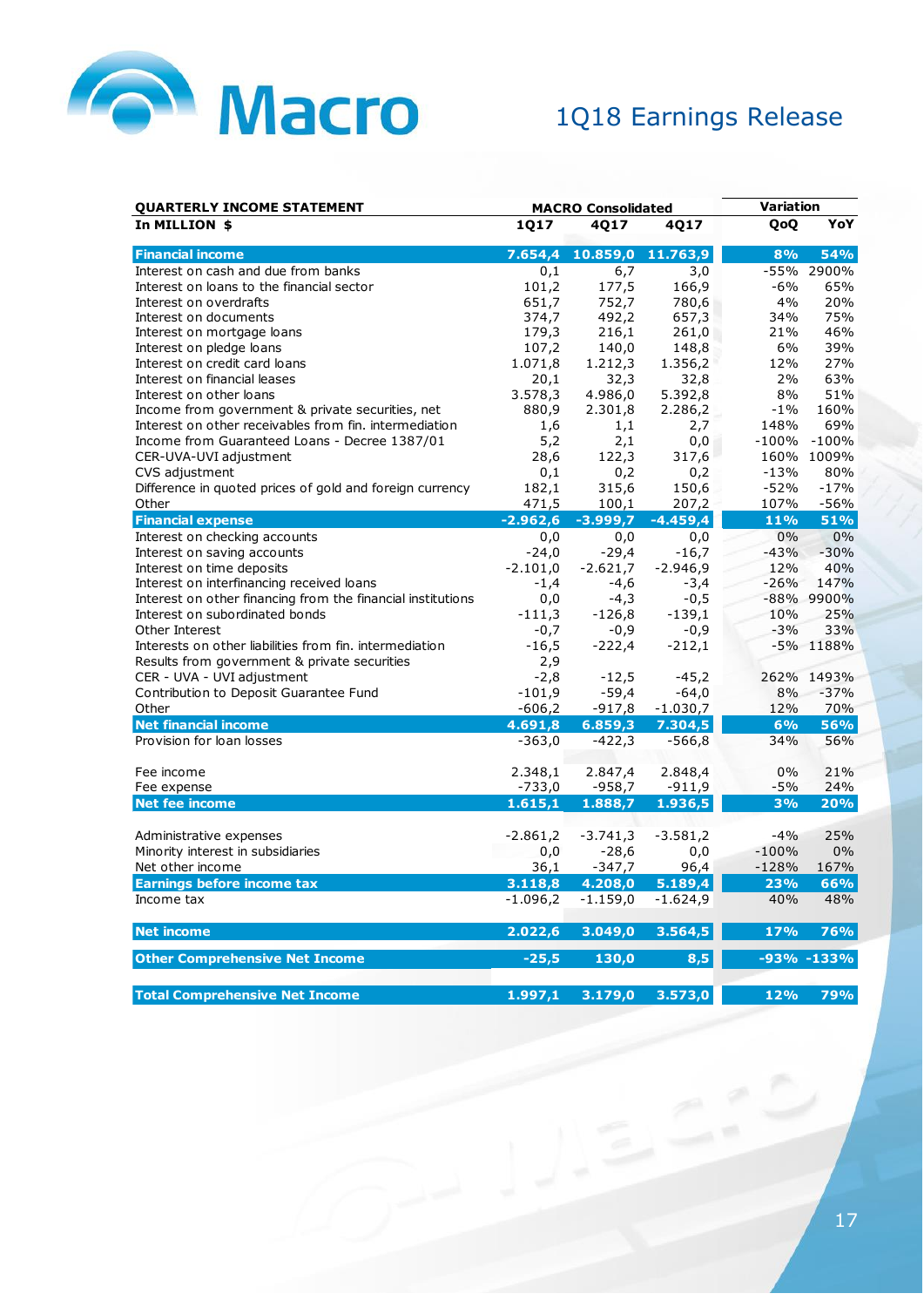

|                                                                        |              |             | <b>Variation</b> |
|------------------------------------------------------------------------|--------------|-------------|------------------|
| <b>INCOME STATEMENT - Communication "A" 6114</b>                       | <u> 1Q17</u> | <u>1Q18</u> | YoY              |
| IN MILLION \$                                                          |              |             | $\frac{0}{0}$    |
|                                                                        |              |             |                  |
| Interest Income                                                        | 6,703.8      | 10,385.7    | 55%              |
| <b>Interest Expense</b>                                                | 2,077.4      | 3,137.1     | 51%              |
| <b>Net Interest Income</b>                                             | 4,626.4      | 7,248.6     | 57%              |
| Fee income                                                             | 1,329.4      | 1,702.6     | 28%              |
| Fee expense                                                            | 138.0        | 157.6       | 14%              |
| <b>Net Fee Income</b>                                                  | 1,191.4      | 1,544.9     | 30%              |
| <b>Subtotal (Net Interest Income + Net Fee Income)</b>                 | 5,817.8      | 8,793.5     | <b>51%</b>       |
| Financial instruments at Fair Value Through Other Comprehensive Income | $-0.1$       | 181.2       | 100%             |
| Result from assets at amortised cost                                   | $-13.7$      | $-2.9$      | $-78%$           |
| Difference in quoted prices of gold and foreign currency               | 180.7        | 124.5       | $-31%$           |
| Other operating income                                                 | 902.4        | 1,100.8     | 22%              |
| Provision for loan losses                                              | $-317.8$     | $-517.1$    | 63%              |
| <b>Operating Income, net of LLP</b>                                    | 6,569.4      | 9,680.0     | 47%              |
| Personnel expenses                                                     | $-1,561.9$   | $-1,837.2$  | 18%              |
| Administrative expenses                                                | 902.2        | 1,262.1     | 40%              |
| Depreciation and amortization                                          | 116.4        | 147.2       | 26%              |
| Other operating expense                                                | 1,275.8      | 1,818.3     | 43%              |
| <b>Net Operating Income</b>                                            | 2,713.1      | 4,615.2     | <b>70%</b>       |
| Gain attributable to investments in other companies                    | 260.9        | 400.0       | 53%              |
| Net Income before income tax from continuing operations                | 2,974.1      | 5,015.2     | 69%              |
| Income tax from continuing operations                                  | 968.8        | 1,473.0     | 52%              |
| Net Income from continuing operations                                  | 2,005.2      | 3,542.2     | 77%              |
| <b>Net Income</b>                                                      | 2,005.2      | 3,542.2     | <b>77%</b>       |
| Net Income attributable to cotrolling shareholders                     | 2,005.2      | 3,542.2     | 77%              |